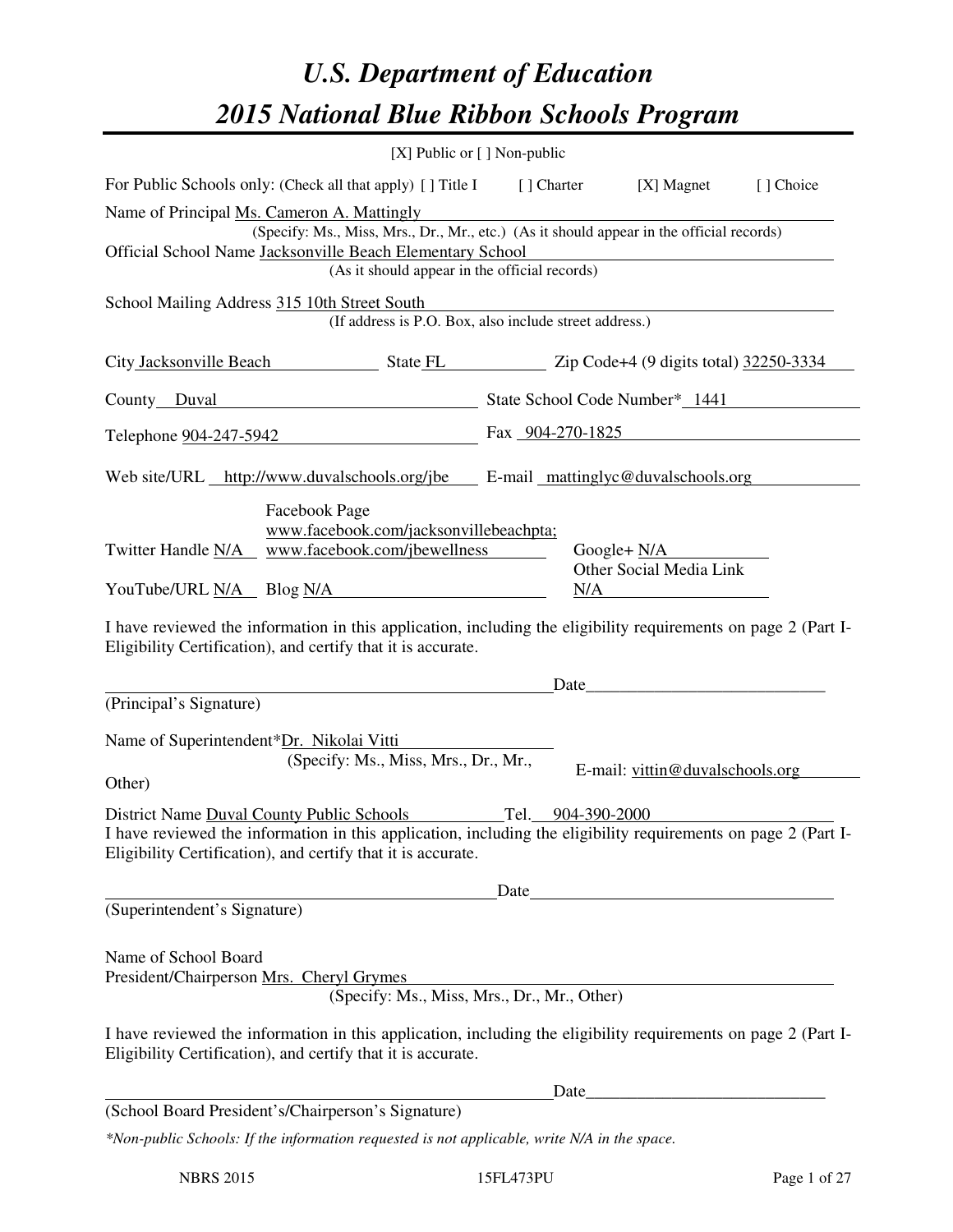#### **Include this page in the school's application as page 2.**

The signatures on the first page of this application (cover page) certify that each of the statements below, concerning the school's eligibility and compliance with U.S. Department of Education and National Blue Ribbon Schools requirements, are true and correct.

- 1. The school configuration includes one or more of grades K-12. (Schools on the same campus with one principal, even a K-12 school, must apply as an entire school.)
- 2. The school has made its Annual Measurable Objectives (AMOs) or Adequate Yearly Progress (AYP) each year for the past two years and has not been identified by the state as "persistently dangerous" within the last two years.
- 3. To meet final eligibility, a public school must meet the state's AMOs or AYP requirements in the 2014-2015 school year and be certified by the state representative. Any status appeals must be resolved at least two weeks before the awards ceremony for the school to receive the award.
- 4. If the school includes grades 7 or higher, the school must have foreign language as a part of its curriculum.
- 5. The school has been in existence for five full years, that is, from at least September 2009 and each tested grade must have been part of the school for the past three years.
- 6. The nominated school has not received the National Blue Ribbon Schools award in the past five years: 2010, 2011, 2012, 2013, or 2014.
- 7. The nominated school has no history of testing irregularities, nor have charges of irregularities been brought against the school at the time of nomination. The U.S. Department of Education reserves the right to disqualify a school's application and/or rescind a school's award if irregularities are later discovered and proven by the state.
- 8. The nominated school or district is not refusing Office of Civil Rights (OCR) access to information necessary to investigate a civil rights complaint or to conduct a district-wide compliance review.
- 9. The OCR has not issued a violation letter of findings to the school district concluding that the nominated school or the district as a whole has violated one or more of the civil rights statutes. A violation letter of findings will not be considered outstanding if OCR has accepted a corrective action plan from the district to remedy the violation.
- 10. The U.S. Department of Justice does not have a pending suit alleging that the nominated school or the school district as a whole has violated one or more of the civil rights statutes or the Constitution's equal protection clause.
- 11. There are no findings of violations of the Individuals with Disabilities Education Act in a U.S. Department of Education monitoring report that apply to the school or school district in question; or if there are such findings, the state or district has corrected, or agreed to correct, the findings.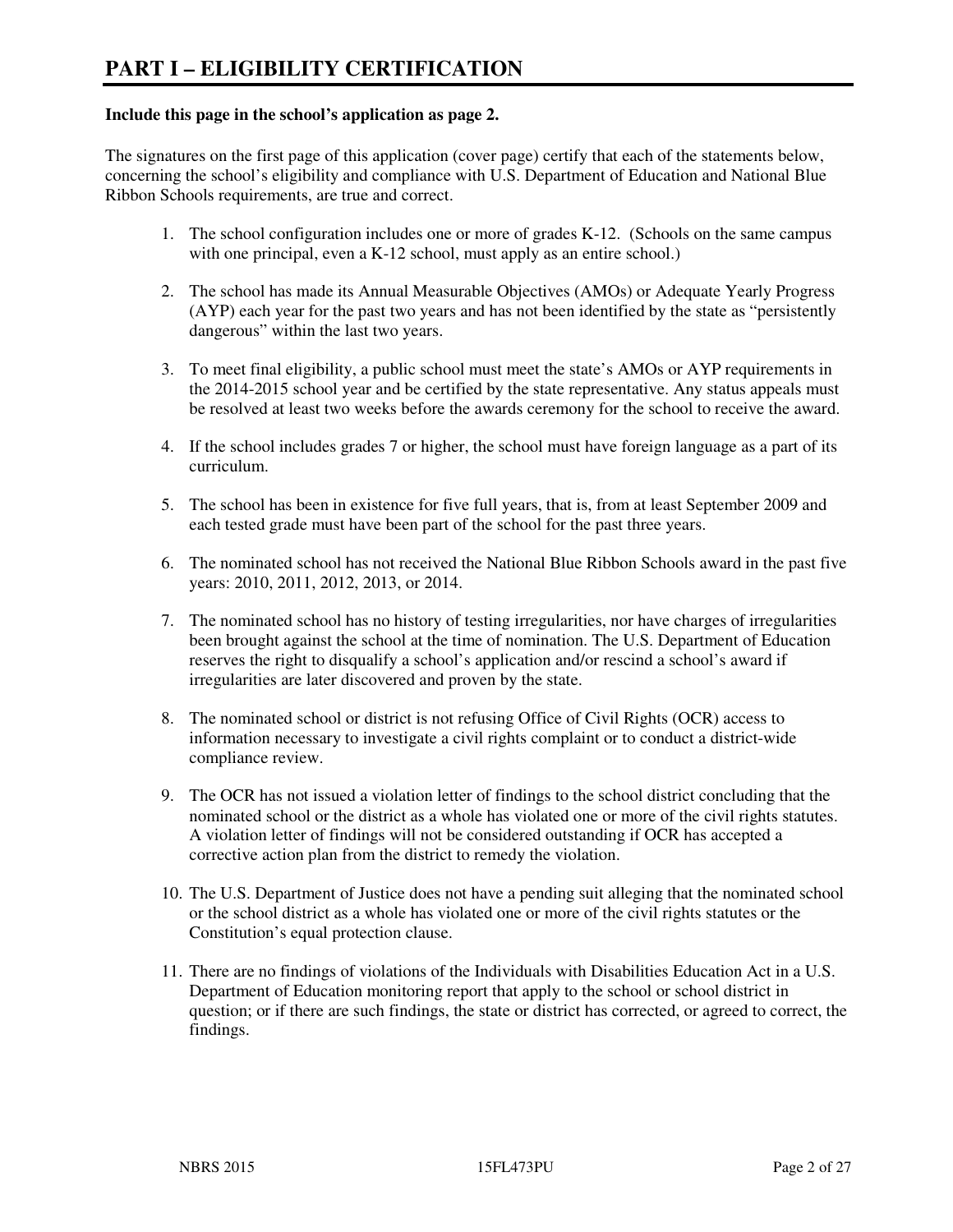## **PART II - DEMOGRAPHIC DATA**

#### **All data are the most recent year available.**

**DISTRICT** (Question 1 is not applicable to non-public schools)

| -1. | Number of schools in the district | 122 Elementary schools (includes K-8) |
|-----|-----------------------------------|---------------------------------------|
|     | (per district designation):       | 30 Middle/Junior high schools         |
|     |                                   | 30 High schools                       |
|     |                                   | 1 K-12 schools                        |

#### 183 TOTAL

**SCHOOL** (To be completed by all schools)

- 2. Category that best describes the area where the school is located:
	- [X] Urban or large central city
	- [ ] Suburban with characteristics typical of an urban area
	- [ ] Suburban
	- [ ] Small city or town in a rural area
	- [ ] Rural
- 3. 17 Number of years the principal has been in her/his position at this school.
- 4. Number of students as of October 1 enrolled at each grade level or its equivalent in applying school:

| Grade                           | # of         | # of Females | <b>Grade Total</b> |
|---------------------------------|--------------|--------------|--------------------|
|                                 | <b>Males</b> |              |                    |
| <b>PreK</b>                     | 0            | $\theta$     | $\theta$           |
| K                               | 37           | 35           | 72                 |
| 1                               | 37           | 41           | 78                 |
| $\mathbf{2}$                    | 48           | 45           | 93                 |
| 3                               | 52           | 49           | 101                |
| 4                               | 58           | 74           | 132                |
| 5                               | 66           | 66           | 132                |
| 6                               | 0            | 0            | $\theta$           |
| 7                               | 0            | $\theta$     | 0                  |
| 8                               | 0            | 0            | 0                  |
| 9                               | 0            | $\theta$     | 0                  |
| 10                              | 0            | 0            | 0                  |
| 11                              | 0            | 0            | 0                  |
| 12                              | 0            | 0            | 0                  |
| <b>Total</b><br><b>Students</b> | 298          | 310          | 608                |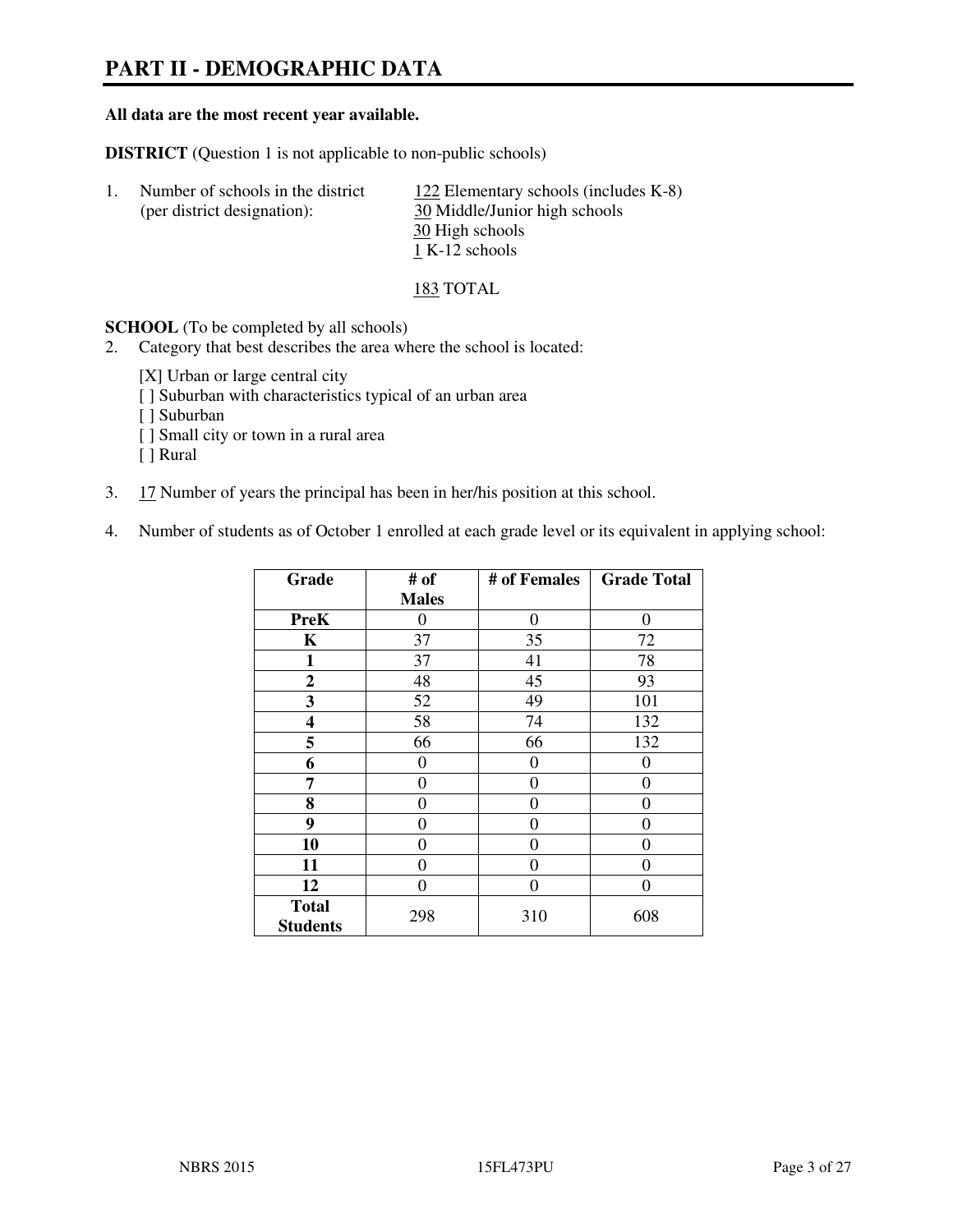the school: 18 % Asian

5. Racial/ethnic composition of  $1\%$  American Indian or Alaska Native 6 % Black or African American 6 % Hispanic or Latino 0 % Native Hawaiian or Other Pacific Islander 62 % White 7 % Two or more races **100 % Total** 

(Only these seven standard categories should be used to report the racial/ethnic composition of your school. The Final Guidance on Maintaining, Collecting, and Reporting Racial and Ethnic Data to the U.S. Department of Education published in the October 19, 2007 *Federal Register* provides definitions for each of the seven categories.)

6. Student turnover, or mobility rate, during the 2013 - 2014 year: 1%

This rate should be calculated using the grid below. The answer to (6) is the mobility rate.

| <b>Steps For Determining Mobility Rate</b>         | Answer |
|----------------------------------------------------|--------|
| $(1)$ Number of students who transferred to        |        |
| the school after October 1, 2013 until the         |        |
| end of the school year                             |        |
| (2) Number of students who transferred             |        |
| <i>from</i> the school after October 1, 2013 until |        |
| the end of the school year                         |        |
| (3) Total of all transferred students [sum of      |        |
| rows $(1)$ and $(2)$ ]                             |        |
| (4) Total number of students in the school as      | 614    |
| of October 1                                       |        |
| $(5)$ Total transferred students in row $(3)$      | 0.011  |
| divided by total students in row (4)               |        |
| $(6)$ Amount in row $(5)$ multiplied by 100        |        |

### 7. English Language Learners (ELL) in the school: 1 %

Number of non-English languages represented:  $\frac{2}{3}$ Specify non-English languages: Tamil, Telugu

2 Total number ELL

8. Students eligible for free/reduced-priced meals:  $7\%$ Total number students who qualify:  $\frac{42}{1}$ 

#### **Information for Public Schools Only - Data Provided by the State**

The state has reported that 7 % of the students enrolled in this school are from low income or disadvantaged families based on the following subgroup(s): Students eligible for free/reduced-priced meals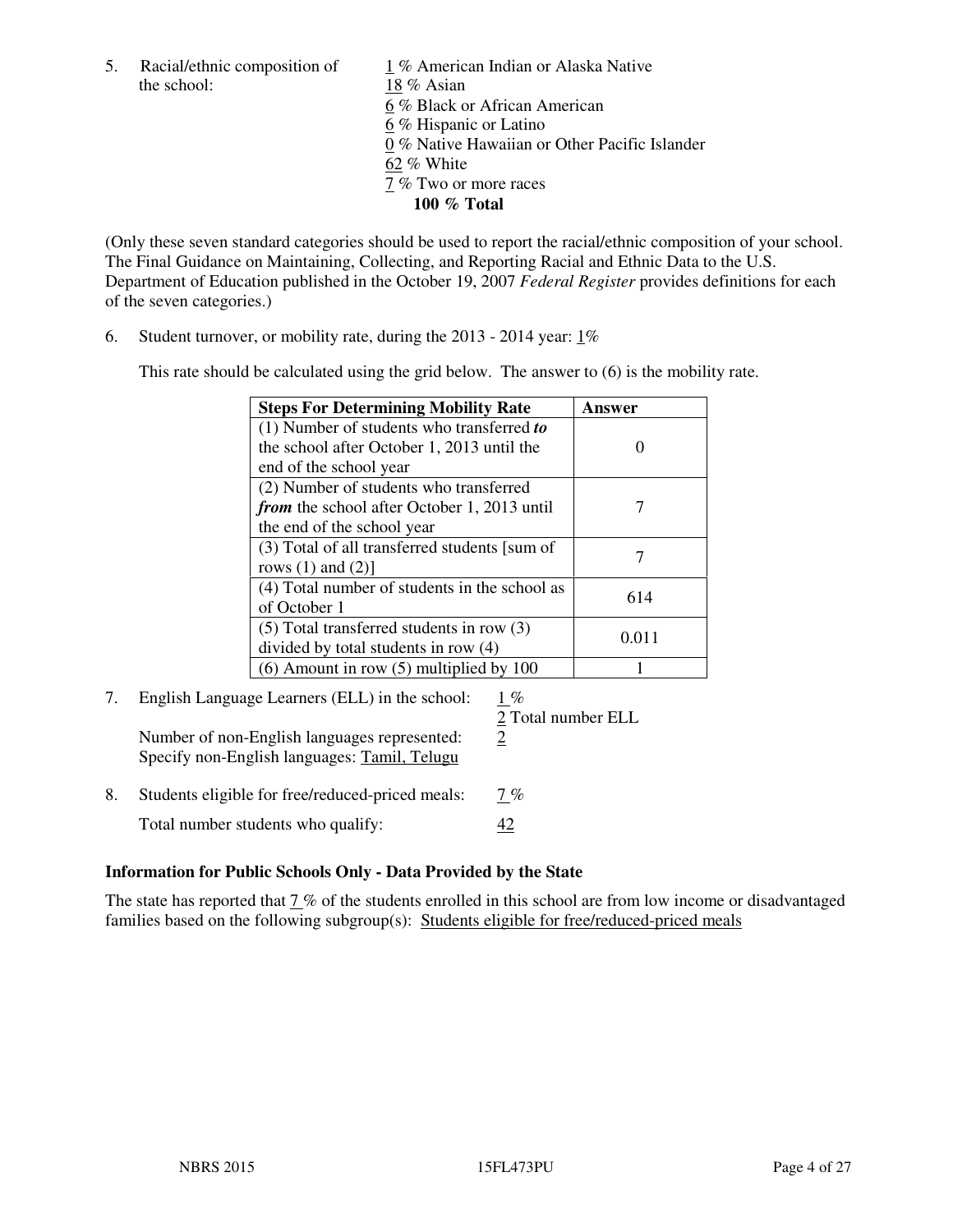55 Total number of students served

Indicate below the number of students with disabilities according to conditions designated in the Individuals with Disabilities Education Act. Do not add additional categories.

| 1 Autism                | $Q$ Orthopedic Impairment               |
|-------------------------|-----------------------------------------|
| 0 Deafness              | 5 Other Health Impaired                 |
| 0 Deaf-Blindness        | 4 Specific Learning Disability          |
| 0 Emotional Disturbance | 42 Speech or Language Impairment        |
| 3 Hearing Impairment    | 0 Traumatic Brain Injury                |
| 0 Mental Retardation    | 0 Visual Impairment Including Blindness |
| 0 Multiple Disabilities | 0 Developmentally Delayed               |
|                         |                                         |

10. Use Full-Time Equivalents (FTEs), rounded to nearest whole numeral, to indicate the number of personnel in each of the categories below:

|                                       | <b>Number of Staff</b> |
|---------------------------------------|------------------------|
| Administrators                        |                        |
| Classroom teachers                    | 31                     |
| Resource teachers/specialists         |                        |
| e.g., reading, math, science, special | 6                      |
| education, enrichment, technology,    |                        |
| art, music, physical education, etc.  |                        |
| Paraprofessionals                     | 9                      |
| Student support personnel             |                        |
| e.g., guidance counselors, behavior   |                        |
| interventionists, mental/physical     |                        |
| health service providers,             |                        |
| psychologists, family engagement      |                        |
| liaisons, career/college attainment   |                        |
| coaches, etc.                         |                        |
|                                       |                        |

11. Average student-classroom teacher ratio, that is, the number of students in the school divided by the FTE of classroom teachers, e.g.,  $22:1$   $20:1$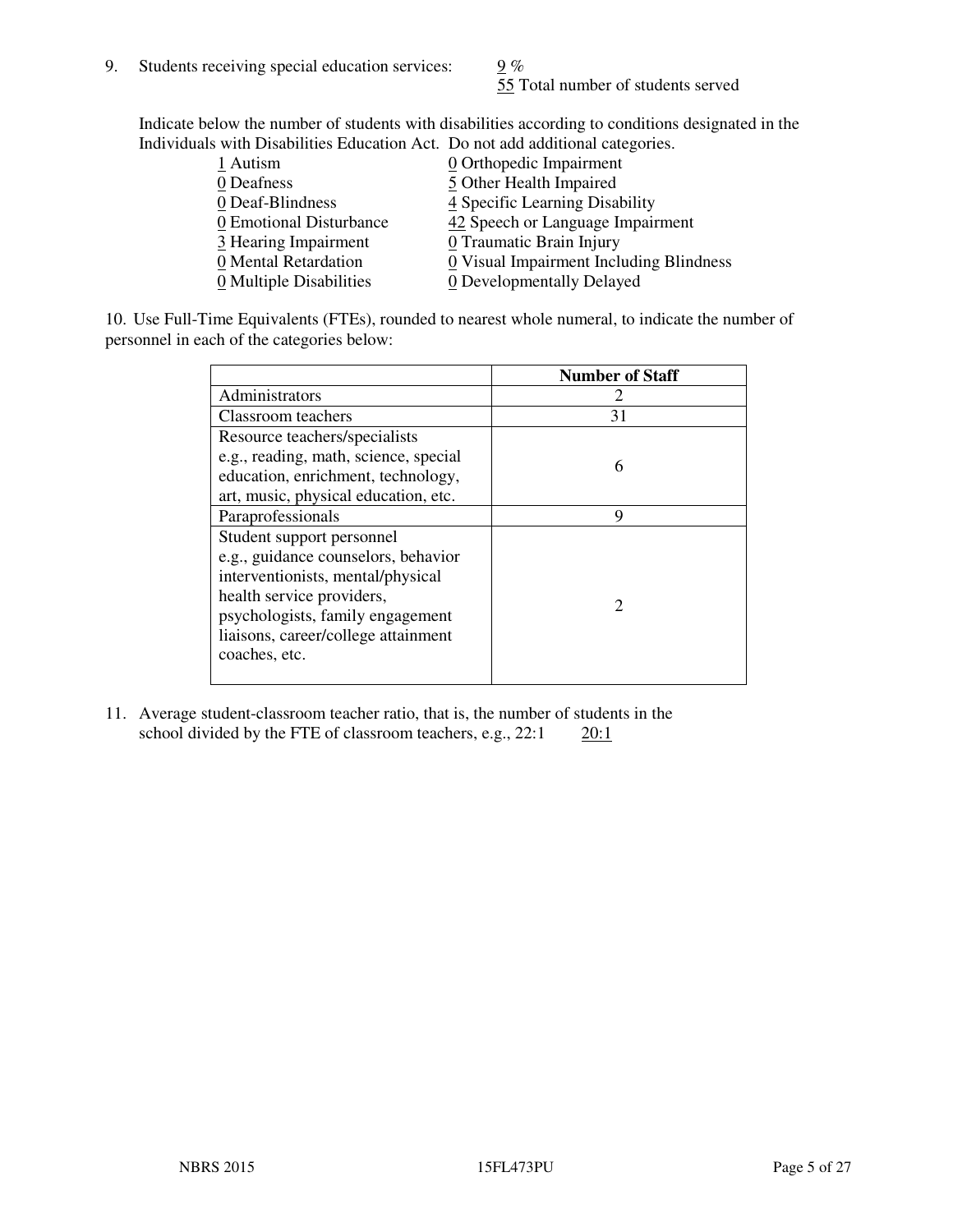12. Show daily student attendance rates. Only high schools need to supply yearly graduation rates.

| <b>Required Information</b> | 2013-2014 | 2012-2013 | 2011-2012 | 2010-2011 | 2009-2010 |
|-----------------------------|-----------|-----------|-----------|-----------|-----------|
| Daily student attendance    | $77\%$    | 97%       | 97%       | $77\%$    | 96%       |
| High school graduation rate | 9%        | $0\%$     | $0\%$     | 0%        | $0\%$     |

#### 13. **For schools ending in grade 12 (high schools)**

Show percentages to indicate the post-secondary status of students who graduated in Spring 2014

| <b>Post-Secondary Status</b>                  |       |
|-----------------------------------------------|-------|
| Graduating class size                         |       |
| Enrolled in a 4-year college or university    | በ‰    |
| Enrolled in a community college               | $0\%$ |
| Enrolled in career/technical training program | $0\%$ |
| Found employment                              | $0\%$ |
| Joined the military or other public service   | $0\%$ |
| Other                                         | ገር/   |

14. Indicate whether your school has previously received a National Blue Ribbon Schools award. Yes X No

If yes, select the year in which your school received the award. 2003

15. Please summarize your school mission in 25 words or less: At Jacksonville Beach Elementary School, we are committed to meeting the needs of all students by providing an enriching and challenging education; instructing children to seek, explore, discover, and develop their minds to the fullest potential; and teaching them the skills necessary to be responsible citizens and lifelong learners. We believe that we must evaluate students' needs and strengths and provide differentiated instruction to meet the needs of each individual. We believe that every child deserves respect, as well as a nurturing, safe, and positive environment at school in order to fully maximize his/her educational experience.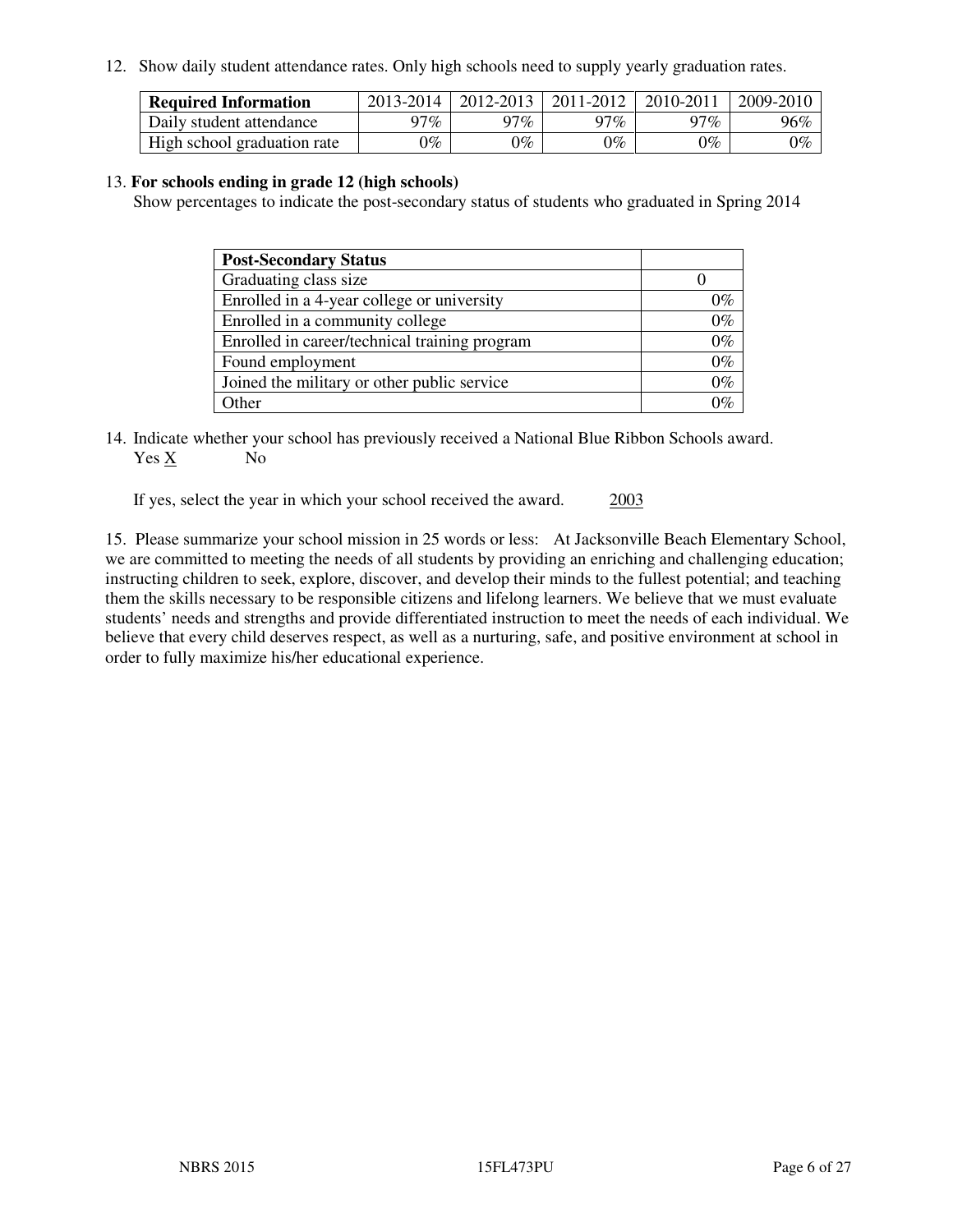## **PART III – SUMMARY**

Jacksonville Beach Elementary School (JBE) in Jacksonville, Florida, is a public dedicated magnet school for gifted and academically talented students. The JBE student population consists of students from 21 different zip codes in Jacksonville, with only 29% residing in the surrounding Beaches communities. Currently, the student population is split into 39% gifted/61% basic education (i.e. academically talented) and represents the following racial/ethnicity groups: 56% White, 19% Asian, 9% Mixed, 9% Hispanic, and 7% Black. To be eligible for placement into the gifted program, students must meet the state's eligibility criteria, which involves scoring in the Very Superior range (130+) on a standard IQ test and exhibiting a majority of gifted characteristics on the Renzulli-Hartman checklist. In addition to receiving instruction in the basic academic subjects, gifted students receive a specialized curriculum with emphasis on social processes, critical appreciation, research methods, creative expression, and scientific approach.

JBE was initially established as a school for African American students residing in the Beaches communities from 1939-1970. From 1970-1991, the school was sanctioned as desegregated and transitioned into a 6th grade center. JBE was changed into an elementary school serving kindergarten through 5th grade students from 1991-1993. In 1993, JBE became the only elementary dedicated magnet school with a gifted theme in the city of Jacksonville. The staff and students were transitioned into a newly constructed school building in 2001, where the school is currently located today.

Being a dedicated magnet school in Duval County Public Schools, there is no admissions criterion for students who wish to apply, and acceptance is determined via a computer-based lottery run at the district level. In specific circumstances, the following application priorities are afforded to certain applicants (listed in weighted order from most to least): neighborhood preference given to students residing in the former attendance area, military preference given to dependent students with active duty military parents who have transitioned to the area within the past 12 months, sibling preference given to students with siblings currently enrolled at the school, socioeconomic status preference given to students whose home school is designated as Title I, and principal's signature indicating attendance at a tour of the school. The general entry point into the school with the most vacant seats is kindergarten, however, 1st-5th grade students are accepted as vacant seats become available in accordance with the state's class size amendment restrictions and based on the track for which they are applying (gifted versus academically talented). All kindergarten classrooms are designated as academically talented, but self-contained gifted classrooms become available starting in 1st grade. JBE is proud to have been consistently rated an "A" school since the 1999-2000 school year.

The administrative and instructional staff members actively work to facilitate opportunities that promote cultural understanding and acceptance as well as building relationships between teachers, parents, and students. In collaboration with the school's PTA, cultural arts assemblies are held to expose students to a variety of cultural themes and attributes which reflect the cultures represented in the school population. Diversity is further celebrated through annual activities (i.e. Black History Month, Military Appreciation, food/supply drives for less fortunate students being served by local community centers) designed to assist students with embracing others' cultural norms and learning more about their surrounding school community. Through Social Studies infusion into the literacy block, teachers actively work to celebrate various cultures by exposing students to informational text that provides them with an opportunity to learn about cultural diversity from their grade-level perspective. Relationship building between teachers and students is supported at JBE through offering students the opportunity for leadership roles (i.e. Student Council, TV Production, TOTS, Safety Patrol) aligned with their strengths and interests. Older students (4th/5th graders) have the ability to attend their choice of specialized enrichment labs (i.e. photography, visual arts, American Sign Language) which allows them to have an additional outlet through which to explore their interest areas as well as socialize with teachers and students who they may not typically interact with on a daily basis.

JBE was the recipient of the National Blue Ribbon School Award in 2003. This recognition has played a significant role in the marketing of our magnet program each year since then. We proudly display the Blue Ribbon banner in our front foyer and enthusiastically share our outstanding achievement data with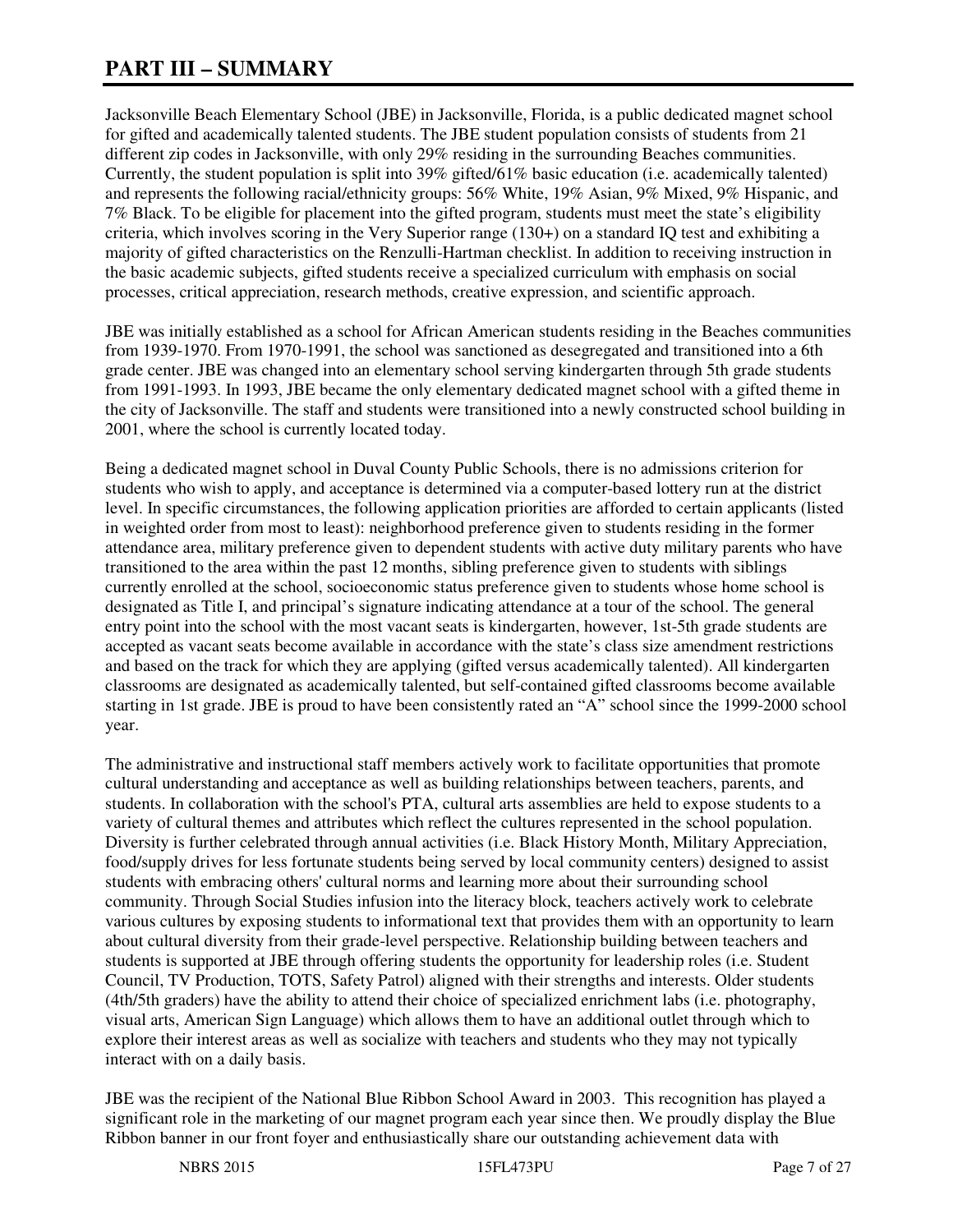prospective students and parents, as well as our existing PTA and School Advisory Council (SAC). Since 2003, we have undergone two changes to the district superintendent, adopted new Florida Standards, and have embraced the increased rigor of the Common Core movement. Professional development is ongoing and Jacksonville Beach Elementary teachers actively pursue information and instructional strategies that ensure student engagement, rigor, ownership, and demonstration of understanding by students in all subject areas. We continue to enjoy an active PTA and SAC and have added a parent education program in the form of Parent Coffee Chats on the first Tuesday of every month. Parent involvement has also increased in the area of blended learning, as we have added three important computer programs (i.e. Achieve3000, iReady, and Gizmos) which parents can work on with their children at home. We continue to focus on our school mission of providing an enriched and challenging curriculum for every student through differentiation of instruction. We also strive to infuse gifted curriculum objectives into the core subjects in self-contained gifted classes in grades 1-5.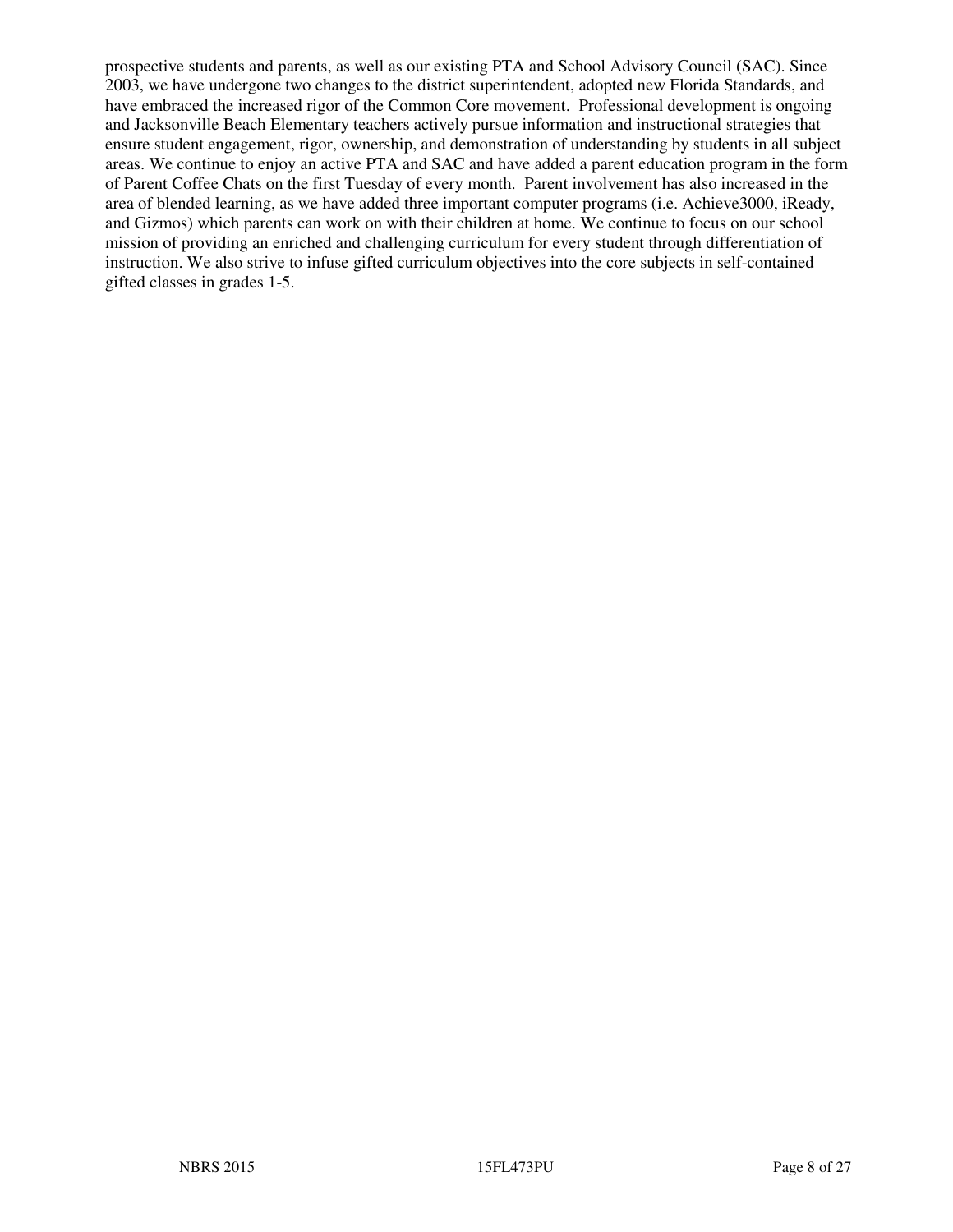#### **1. Core Curriculum:**

The administration and faculty/staff members at Jacksonville Beach Elementary ensure that core instructional programs and materials are aligned to Florida's English/language arts (ELA), mathematics, science, & social studies standards by consistently following the aligned instructional scope and sequence trajectories established by the district (i.e. Year-at-a-Glance, Curriculum Lesson Guides). Teachers utilize district-approved curriculum resources to support daily instruction with fidelity and seek out supplemental materials that have either been vetted by the state or involve research-based practices (e.g. cpalms.org, i-Ready intervention materials, Write to Learn, Achieve 3000). Due to the recent shifts in K-5 ELA and mathematics standards and the introduction of a new standardized assessment for 3rd-5th grade students, teachers and administration are actively reviewing the depth of the newly established grade level expectations and ensuring that daily instruction is aligned with them. In addition, teachers and administration are familiarizing themselves with the verbiage and structure of the newly released FLDOE item specifications (K-2nd) and Florida Standards Assessment (FSA) item specifications (3rd-5th) to assist with integration of similarly constructed items into their ongoing assessments in an effort to prepare students for success with showing mastery of grade level content. JBE currently utilizes the Gradual Release of Responsibility Model for ELA, mathematics, and science instruction in concordance with district expectations in order to allow for the fluidity and balance of teacher modeling and student exploration of important content during instructional delivery.

Kindergarten and 1st grade ELA instruction is facilitated through the use of the Houghton Mifflin curriculum and focuses primarily on assisting students with developing foundational literacy skills (i.e. phonics, sight word recognition, structure of writing). ELA instruction for grades 2-5 is based around gradeappropriate novel studies that require students to demonstrate standard mastery through exploration of complex fiction and non-fiction text. All kindergarten-5th grade students are given diagnostic assessments through the iReady Reading program (Curriculum Associates product) three times per year in order to assess students' strengths and weaknesses in the following domains: phonological awareness, phonics, high frequency words, vocabulary, and comprehension. Based on iReady Reading diagnostic results, students are assigned "next steps for instruction" which allows teachers to provide students with applicable activities to remediate or enrich them in certain skill areas below, at, or above grade level. For the past several years, 3rd-5th grade students have been expected to utilize the Achieve3000 program, which provides students with differentiated ELA online instruction. Students' Lexile levels are assessed three times per year, and ability-leveled reading and writing assignments designed to measure comprehension of non-fiction text are assigned to each student according to their instructional and/or independent reading level. This year, 4th grade students are using the Wordly Wise program to support improvement in vocabulary development and reading comprehension and the Write to Learn program to provide students with specific feedback related to their writing abilities. Kindergarten-4th grade students receive at least 150 minutes of ELA instruction per day while 5th grade students receive 100 minutes. Social Studies instruction is infused into the daily ELA instructional block by the establishment of daily reading centers that require students to access historical text and complete activities that reflect application of social studies content. During core reading instruction, teachers often use the social studies textbook as the source of text used to support standards-based instruction (i.e. determining main idea, identifying key details). Using the Achieve 3000 program, teachers consistently assign students with social studies reading lessons in order to facilitate their learning of gradelevel content both in the classroom and home settings. In addition, teachers assign social studies projects that are cumulative in nature (i.e. creation of timelines, research projects focused on past wars, compare/contrast activities for past or current world leaders) throughout the school year in order to expose students to the following: choosing historical topics of interest to them, use of research techniques, and working in collaboration with other students.

The provision of kindergarten-5th grade mathematics instruction is facilitated through explicit instruction using the enVision curriculum (Pearson product) and discovery learning using the Math Investigations curriculum (TERC product). Teachers have discretion to use lessons from both of the curricula as deemed appropriate when planning instruction based on student performance on unit pre-tests/baseline testing,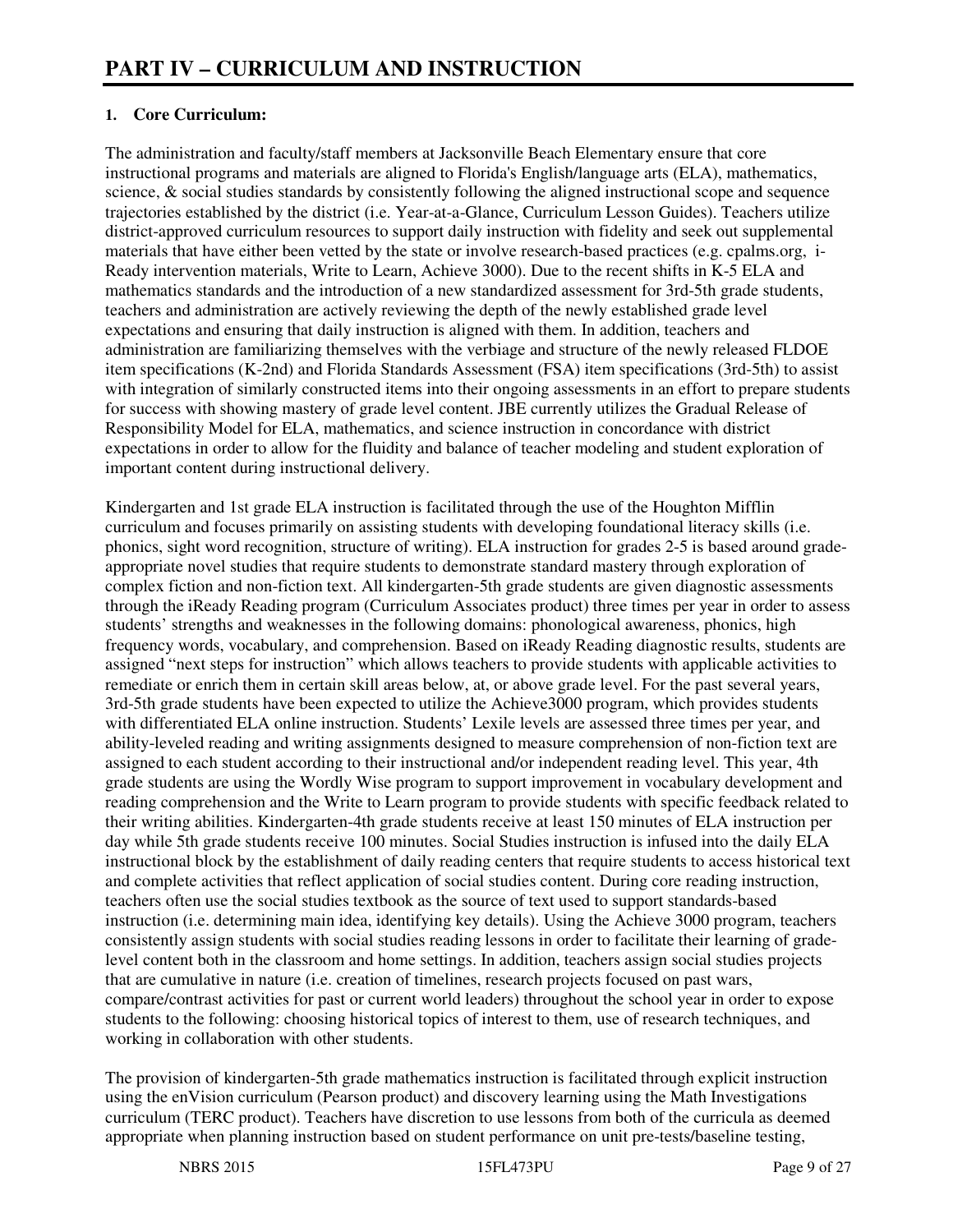classroom formative assessments, and summative testing results. Math lessons are conducted to encourage students to formulate strategies to complete problem-solving through peer collaboration and minimal intervention from the teacher. All kindergarten-5th grade students are given diagnostic assessments through the iReady Math program (Curriculum Associates product) three times per year in order to assess students' strengths and weaknesses in the following domains: numbers/operations, algebra & algebraic thinking, measurement & data, and geometry. Based on i-Ready Math diagnostic results, students are assigned "next steps for instruction" which allows teachers to provide students with applicable activities to remediate or enrich them in certain skill areas below, at, or above grade level. Kindergarten-4th grade students receive at least 90 minutes of math instruction per day while 5th grade students receive 100 minutes.

Currently, the Florida Interactive Science curriculum is being used to expose students to grade-level scientific content. JBE teachers use a blended model of explicit instruction and hands-on lab activities to promote student engagement with this core subject area. In addition, the Gizmos program (Explore Learning product) serves as an online instructional tool to reinforce scientific concepts learned in the classroom environment. Kindergarten-4th grade students receive 30-60 minutes of science instruction per day while 5th grade students receive 100 minutes.

#### **2. Other Curriculum Areas:**

Jacksonville Beach Elementary (JBE) has a full time teacher for physical education, music, and art. Each student in grades K-5 receives instruction from the specialist in these areas for 35-45 minutes per week. Physical Education includes developing skills and habits related to physical activity and safety. In art education, students learn a variety of skills, techniques, and processes for creating artwork. They use different media, learn to interpret and critique their own artwork and that of others, and they are introduced to the history and impact of art in society's culture. In music class, students learn to appreciate and perform simple songs, dances, and musical games from a variety of cultures. They also study key musical terms and concepts such as steady beat, tempo, rhythm, and note value. Health education is provided weekly by each science teacher. Additionally, we have a special committee comprised of students, parents, and teachers who design a variety of other programs to develop student knowledge and good habits in the areas of nutrition, physical fitness, hygiene, prevention, and mental health. Our Wellness Initiative has earned special recognition and awards at the district level for the past three years based on the myriad of opportunities we provide students in the area of health education and wellness. Some examples of these programs include monthly food tastings, a 100 Mile Running Club, and Wellness Parents who provide special lessons each month in the classroom. Technology is another key component of our curriculum and instruction. With three computer labs four to six computers in every classroom, students use computers daily as part of instructional rotations. Computers are used to reinforce basic skills in reading, math, science, and writing. Students are also instructed in the use of technology for communication, presentation, and research. The media specialist and media assistant provide weekly classes that incorporate both the love of books, fiction and non-fiction, and the ever-growing role of technology in our daily lives at home and at school. Media classes are structured to actively support students' development of research and basic technology skills in order to support core instructional lessons being delivered in the classroom.

#### **3. Instructional Methods and Interventions:**

At the beginning of the school year, teachers are provided with a data summary sheet for each of their assigned students from the previous year, including results from state, district, and school-based testing (i.e. post-Curriculum Guide Assessments [CGA] data, FCAT 2.0 scale score/achievement level, i-Ready Reading and Math scale score/placement level, DRA results, Achieve 3000 Lexile levels), academic/conduct grades, and summer school information (if applicable). The receipt of the these data points assists teachers with forming initial instructional groupings for the first weeks of the school year while they are administering diagnostic assessments for the current grade level. Based on initial diagnostic assessments for core subject areas (i.e. Baseline CGA, DRA, i-Ready Math/Reading diagnostic results, Achieve 3000 Lexile levels), teachers and administration collaboratively review the disaggregated data at the class and individual student level to determine next steps for instructional groupings and standards to be remediated or enriched. Within the first weeks of school, teachers and administration utilize previous year's data, current diagnostic data, and teacher observations to form student groupings who will be serviced by primary and intermediate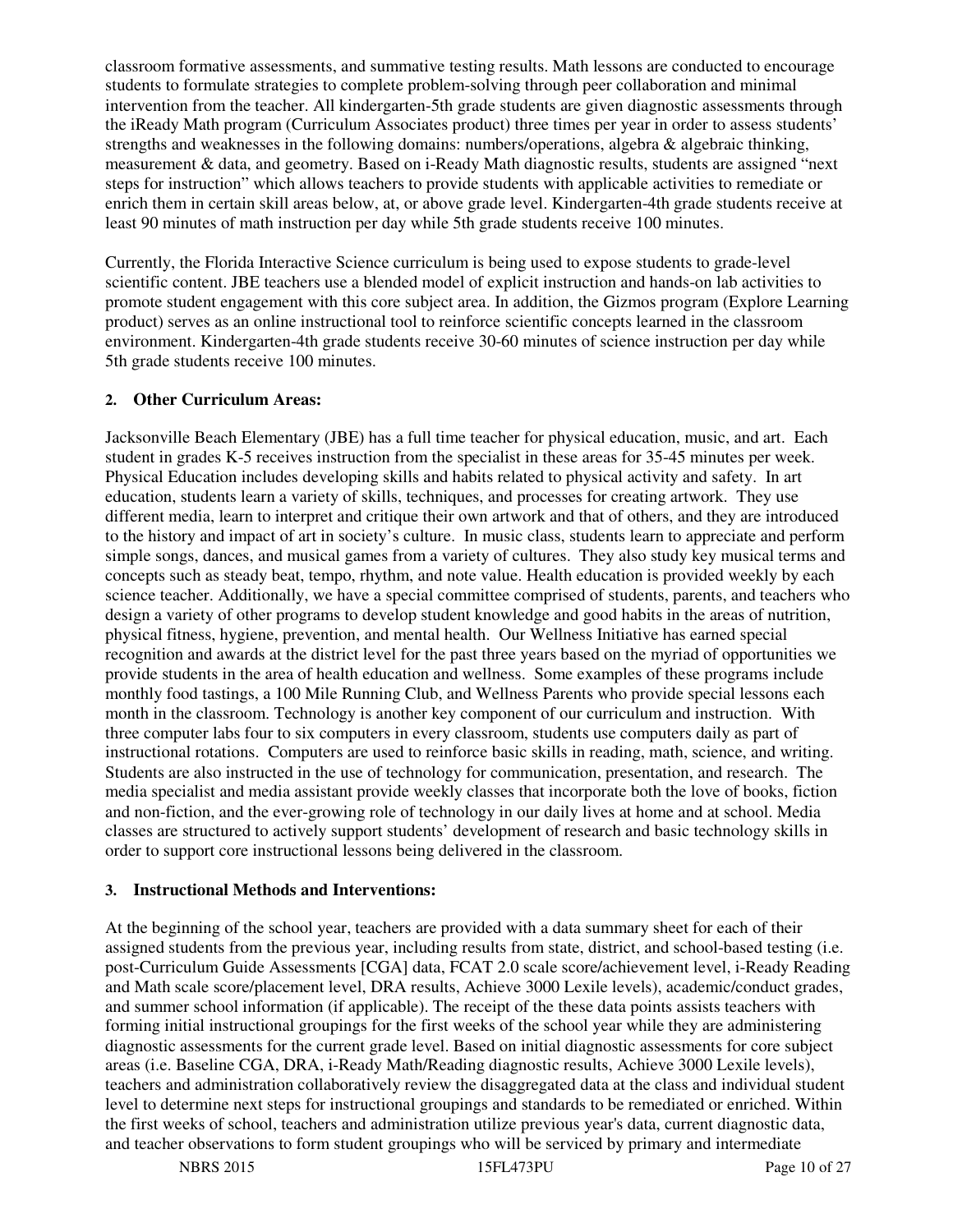tutors/interventionists in the area of reading and math. The following data points are used at the start of and during the school year to identify students who need to be targeted for intervention: scoring at or below 40% on CGA baseline assessments (below expectations) or quarterly summative assessments, repeating their current grade, scoring below expected grade level target on i-Ready diagnostic assessments, scoring below grade level expectations on standardized state testing, earning a previous year's scale score on standardized state testing that would fall below grade level expectations for the current year (bubble students), and/or earning a D or F on mid-quarter progress reports in reading or math or as a final grade on their quarterly reports cards. Analysis of multiple data sources is conducted during collaborative planning sessions (e.g. professional learning communities/vertical learning communities) and used as the basis for designing daily lesson plans to meet the needs of students functioning at various levels of skill development (i.e. below level, on level, above level). In addition to summative assessments, teachers utilize formative assessments (i.e. daily exit tickets, weekly checks for understanding) to modify instructional groupings. The RtI block and data-based center rotations in reading and math are utilized to provide students with the appropriate level of additional intervention or enrichment they need to master specific areas of grade level content. Tiered intervention (Tier II and III levels of RtI) is conducted during guided instruction with the teacher, and data is collected related to students' performance on specific skills in order to determine whether they should be considered for referral for additional assistance from the ESE teacher and/or subject-area interventionists as deemed necessary by the MTSS Problem-Solving Team. There are a variety of intensive curriculum supports that are available to use with students if academic performance data reflects a specific need, such as the Barton Program, Ready Common Core supplements for i-Ready Reading and Math, and DAR TTS activities. As additional assessments are administered (i.e. quarterly CGAs, end-of-unit tests, quizzes, running records), teachers utilize this data to evaluate the students' response to their instruction and determine whether or not specific standards or skills need to be re-taught or compacted to make the most appropriate use of their instructional time. Because Jacksonville Beach Elementary is a dedicated magnet for gifted & academically talented students, teachers are consistently reviewing academic data in conjunction with the school-based team (i.e. school counselor, administration, school psychologist) to identify the need for gifted screening referral and/or available ACCEL options.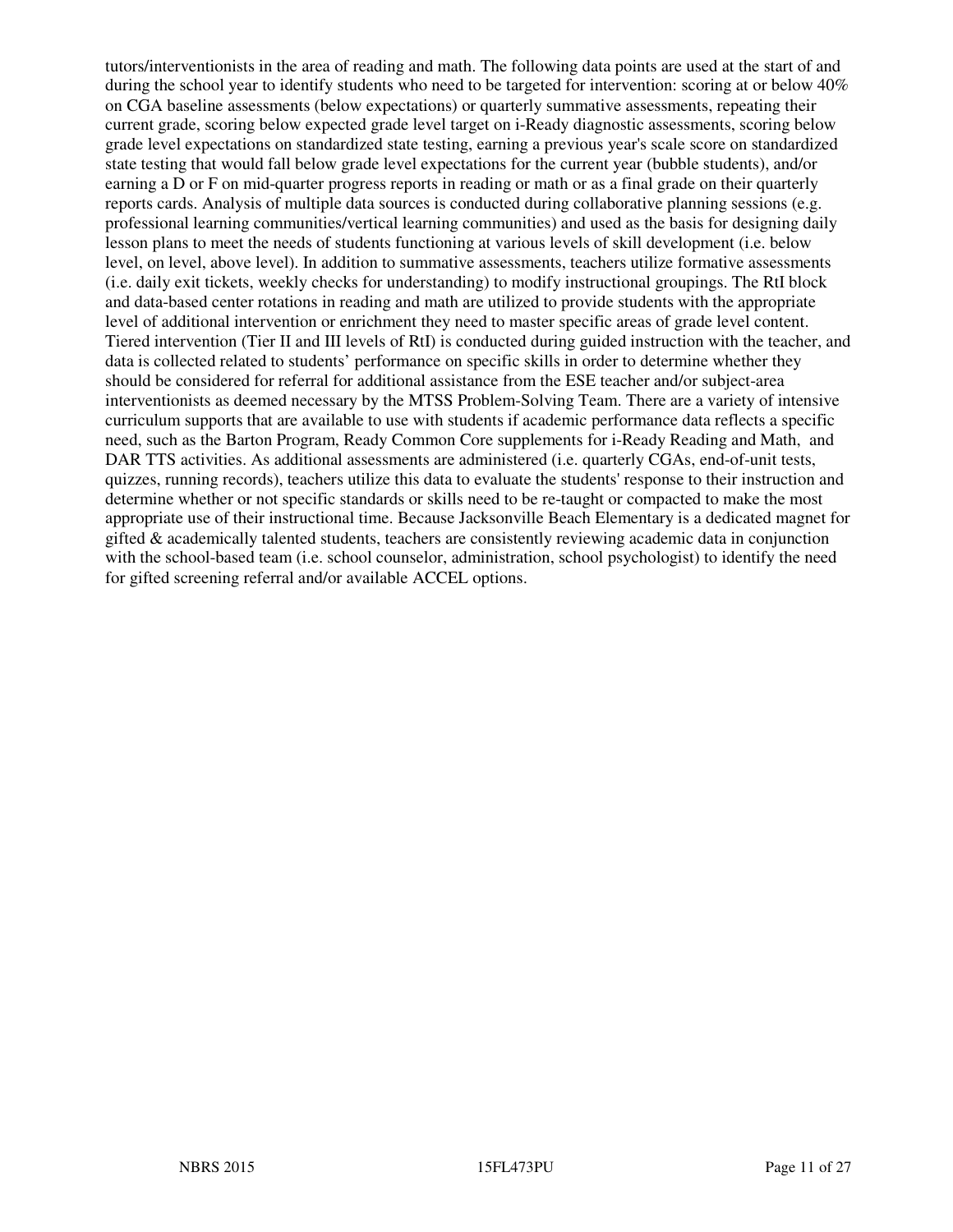#### **1. Assessment Results Narrative Summary:**

The assessment data outlined in the application tables show that the proficiency levels earned over the past five years have been within the following ranges: 3rd grade reading (91-99%), 4th grade reading (97%- 99%), 5th grade reading (97-100%), 3rd grade mathematics (93%-100%), 4th grade mathematics (92- 100%), and 5th grade mathematics (97-100%). Based on this data, it is apparent that higher levels of reading proficiency are generally found in 4th and 5th while mathematics proficiency is consistently higher in 5thgrade. The percentages of students who earned advanced scores on state assessments over the past five years have been within the following ranges: 3rd grade reading (84-89%), 4th grade reading (85-91%), 5th grade reading (81-91%), 3rd grade mathematics (76-91%), 4th grade mathematics (81-94%), and 5th grade mathematics (85-92%). The highest scoring subgroups have consistently been White and Asian students across all subject areas and grade levels.

The most significant gains over the past five years have been observed in 3rd and 4th grade mathematics. In 3rd grade mathematics, advanced proficiency levels dropped 14% from 90% in 2011 to 76% in 2012. Between 2012 and 2014, advanced proficiency levels steadily returned to 90%. Similarly, advanced proficiency levels in 4th grade mathematics have spiked from 81% in 2012 to 94% in 2014. The consistent increase in advanced proficiency levels in 3rd and 4th grade mathematics is due in part to the concerted effort of teachers to provide small-group remediation and enrichment of students during skill-based center rotations based on student performance on unit pre-tests and formative classroom assessments. Mathematics teachers have been striving to master the art of guided math instruction in order to strategically provide differentiated instruction to meet the needs of students performing at all ability levels. This year, the primary focus of the SIP has been to provide professional development related to assisting teachers with understanding the grade-level continuum of the newly revised English/language arts and rubric expectations for the 4th and 5th grade writing assessment (i.e. purpose, focus, & organization; evidence & details, conventions) and to focus on raising reading gains of all learners.

#### **2. Assessment for Instruction and Learning and Sharing Assessment Results:**

A variety of formative and summative assessments are given to ensure that students are meeting standards and demonstrating learning gains. The Florida Comprehensive Assessment Test (FCAT) 2.0, replaced this year with the FSA, is given to students in grades 3-5, and measured proficiency in reading, math, science, and writing. Additionally, students take computer based diagnostic tests in reading using the Achieve 300 program (grades 3-5) and in both reading and math using the i-Ready program (grades K-5). The district has also developed quarterly assessments (CGA) to measure the progress of students on learning content that was taught during each nine-week grading period. The results of all of these assessments, as well as daily classroom work and teacher-made assessments, are used to plan instruction, group students for differentiation, and provide additional instruction and support where needed.

Assessment results are also used to identify school improvement goals. The leadership team and SAC carefully analyze the data to determine additional strategies and resources which are needed to improve student achievement. The data is shared with all parents via the school website, as well as during the annual Open House in early September. The state School Report Card grade and the goals of the School Improvement Plan are also carefully explained during Open House and again halfway through the school year, when the Mid-Year Stakeholders Report is published. Individual student test results are provided to parents in writing throughout the year and explained at mid-year parent conferences.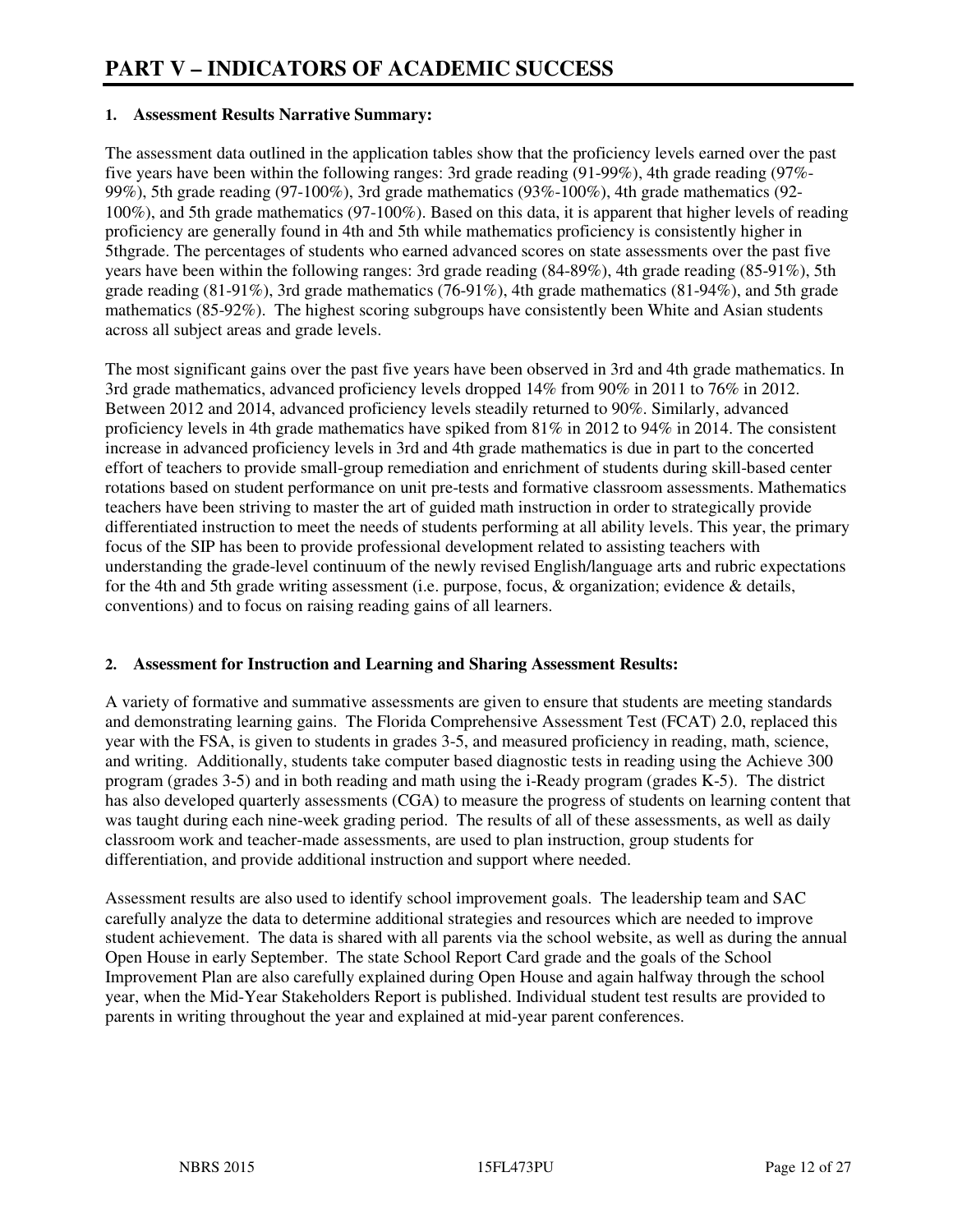#### **1. School Climate/Culture**

At Jacksonville Beach Elementary (JBE), school administrators work collaboratively with the Wellness Committee/PTA to identify the social-emotional needs of students and develop activities/projects that address these needs in an effort to positively impact the student culture. In order to assess these needs, the Wellness Committee analytically reviews the results from the previous year's Gallup Student Survey categories (i.e. hope, engagement, well-being) in addition to having students of all ages complete needsbased surveys focused on applicable topics (i.e. personal hygiene, peer interaction, nutrition) throughout the year. Books of the Month that include a central theme related to character education are consistently distributed to all K-5th grade classrooms throughout the school year. Teachers are expected to explore each one with their classes and complete a literacy-based activity that relates to the moral of the book. As part of her annual job responsibilities, the school counselor supports teachers and students by conducting classroom guidance lessons that are specifically structured to address social-emotional issues/difficulties being observed. If guidance lessons are not successful in quelling the conflicts in the classrooms, the school counselor will increase the support being provided to the students by holding mediation sessions, which allow her to gather more specific information about the situation/issue in the classroom and engage in problem-solving with the students. This year, a military family life counselor has been added to the JBE staff, and she is responsible for providing counseling/support services to children who have parents serving in the military. She engages students in a variety of activities to help them work through trying situations (e.g. parent deployed, death of a family member, feelings of anger/depression) and assists them in dealing with their feelings in an appropriate manner within the school setting. The administration, school counselor, and military counselor work together to identify students who may need more intensive services and often refer these students to outside agencies that can better meet their needs through a full service referral process. Throughout the school year, school staff members actively work to hold events that encourage students to help themselves and others to make safe and healthy choices (i.e. anti-bullying assembly, Red Ribbon Week activities).

The school leadership team actively collaborates to ensure that the morale of all instructional and noninstructional staff members is maintained throughout the school year. Because JBE does not currently have any school-based instructional coaches, administrators and teacher leaders consistently provide specific feedback on improving instructional delivery by completing walkthroughs and peer observations and through attending common planning sessions to provide next steps for lesson planning (scope and sequence) based on recent achievement data trends. The structure of the school's Master Schedule provides teachers in each grade level and/or content area with at least two common planning sessions per week and an extended resource time once per month during which collaboration can take place. Throughout the school year, teachers are encouraged to identify the need for additional resources that can better support student learning (e.g. technology, standards intervention/practice workbooks). The JBE PTA and Friends of Jacksonville Beach Foundation diligently work with school administration to show their support of teacher's magnanimous efforts by purchasing requested "wish list" items, offering limited reimbursement for items purchased out-of-pocket, and holding special events (i.e. faculty breakfast/lunch, massage day) that are meant to relieve anxiety/stress and build camaraderie.

#### **2. Engaging Families and Community**

The school administration and teachers at Jacksonville Beach Elementary (JBE) consistently seek to build positive relationships with families and the community in order to increase parental involvement in schoolbased activities/events and keep stakeholders informed of students' progress toward established annual achievement goals. The principal proactively takes the lead in keeping parents informed by sending out a weekly newsletter summarizing important dates and scheduled events that may be of interest to them. Teachers assist with transparency for parents by consistently updating student grades in the Parent Portal and revising their class websites weekly with curriculum content and homework assignments. Following diagnostic and summative assessments, teachers provide students and parents with performance review reports that specifically outline the standards and/or skills that students need additional assistance with in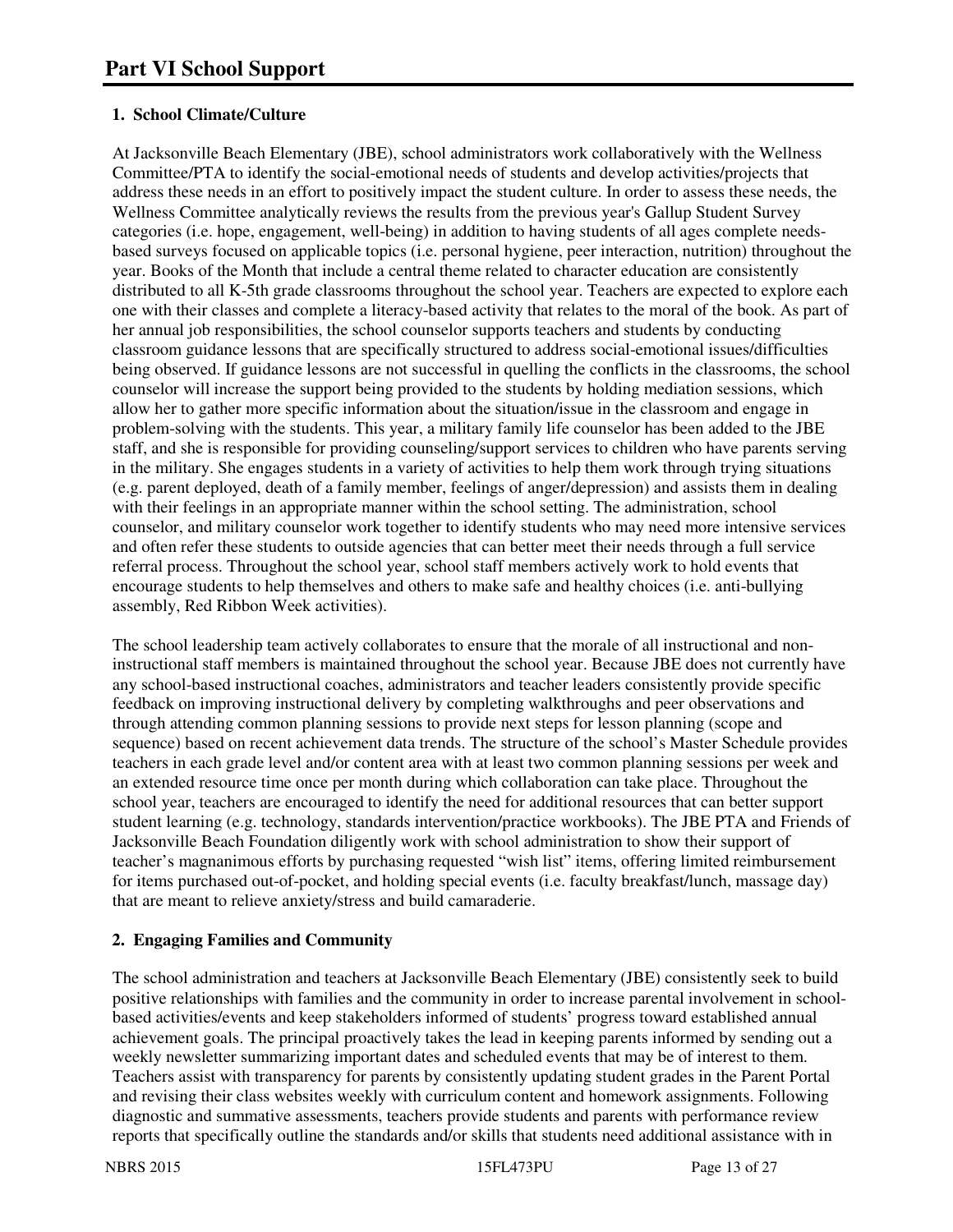order to meet grade level expectations. Annually, teachers are provided with leave in order to hold midyear conferences that are designed to facilitate face-to-face meetings to inform parents of the current status of their child's academic progress and provide them with strategies/resources to assist with their child's education. In conjunction with the PTA, the school hosts monthly social and/or educational events that promote active engagement by students, parents, and families. These events include Science Night, Night of the Arts, Military Appreciation, Family Bingo Night, Career Day, Family Fitness Day, Doughnuts with Dads, Muffins with Moms, and Talent Show. A designated business-partner liaison from the PTA develops school-based opportunities for community organizations to be involved in events throughout the year, including attending an annual breakfast, sponsoring a PTA event, advertisement of school events at local businesses, and inclusion in school publications. The School Advisory Council, comprised of school and non-school representatives, assists with engagement of parents and families by identifying relevant topics of interest or concern (e.g. cultural diversity, transitioning to middle school, Florida Standards Assessments information/resources) and hosting monthly "coffee chats" with guest speakers. In order to actively promote the mission/vision of the school and provide information about the school to an increased portion of the Jacksonville community, JBE administration and faculty members host an informational booth at the annual DCPS School Choice Expo (formally known as Magnet Mania) and conduct a series of magnet tours that allow parents to observe the rigorous JBE learning environment firsthand.

#### **3. Professional Development**

The school's professional development approach is based on the premise that all faculty/staff members are responsible for engaging in continuous learning in order to meet the annually established goals for student performance. The leadership team, comprised of administration, lead primary and intermediate teachers, and the school counselor, initiates the school year by leading the faculty in a review of current academic achievement data and develop the School Improvement Plan (SIP) with input from building instructional teams. Once finalized by all stakeholder groups, the SIP becomes the guiding document for the work of the school and is regularly revised and updated by the leadership team as the student needs change throughout the school year evidenced by trends in achievement data. The members of the leadership team attend district-based trainings to receive information about instructional best practices and district initiatives related to preparing students to meet grade level expectations, which they are responsible for sharing with the appropriate grade levels and content area teachers during professional development opportunities (i.e. early release trainings, common planning, grade level meetings).

A Professional Development Committee, comprised of at least one representative from each grade level/content area and administration, was developed this year to build capacity among teachers and administrators and ensure that critical knowledge related to instructional strategies and best practices is consistently disseminated among the faculty. The primary roles of the committee are to plan/implement whole-group training sessions in accordance with the SIP and to ensure that grade level members are integrating job-embedded professional development opportunities into their instructional practice (i.e. use of mentor teachers, walkthroughs/observations of model classrooms, lesson studies). Because the SIP goals for the current school year focus primarily on improvement in reading proficiency/learning gains and writing proficiency, the committee has implemented a book study using The Common Core Companion: The Standards Decoded in order to support teachers in all content areas and grade levels with understanding the English/language arts (ELA) standards and identify how they can adjust their instruction to support students' literacy development.

he Literacy Leadership Team meets once per month to develop programs and teacher training to improve student performance in ELA. The members of this group assist faculty members with designing common planning agendas, setting priorities for ELA-related training, developing curriculum maps, monitoring progress of students toward meeting SIP goals in reading and writing, and analyzing the complexity and rigor of the newly revised Florida Standards. The current priorities of this team are to ensure that differentiation strategies (i.e. compacting, tiered assignments, project-based learning) are being effectively implemented in all classrooms, and teachers are "unpacking" their grade level standards to better understand the expectations for students, and focusing on instructional best practices to assist students with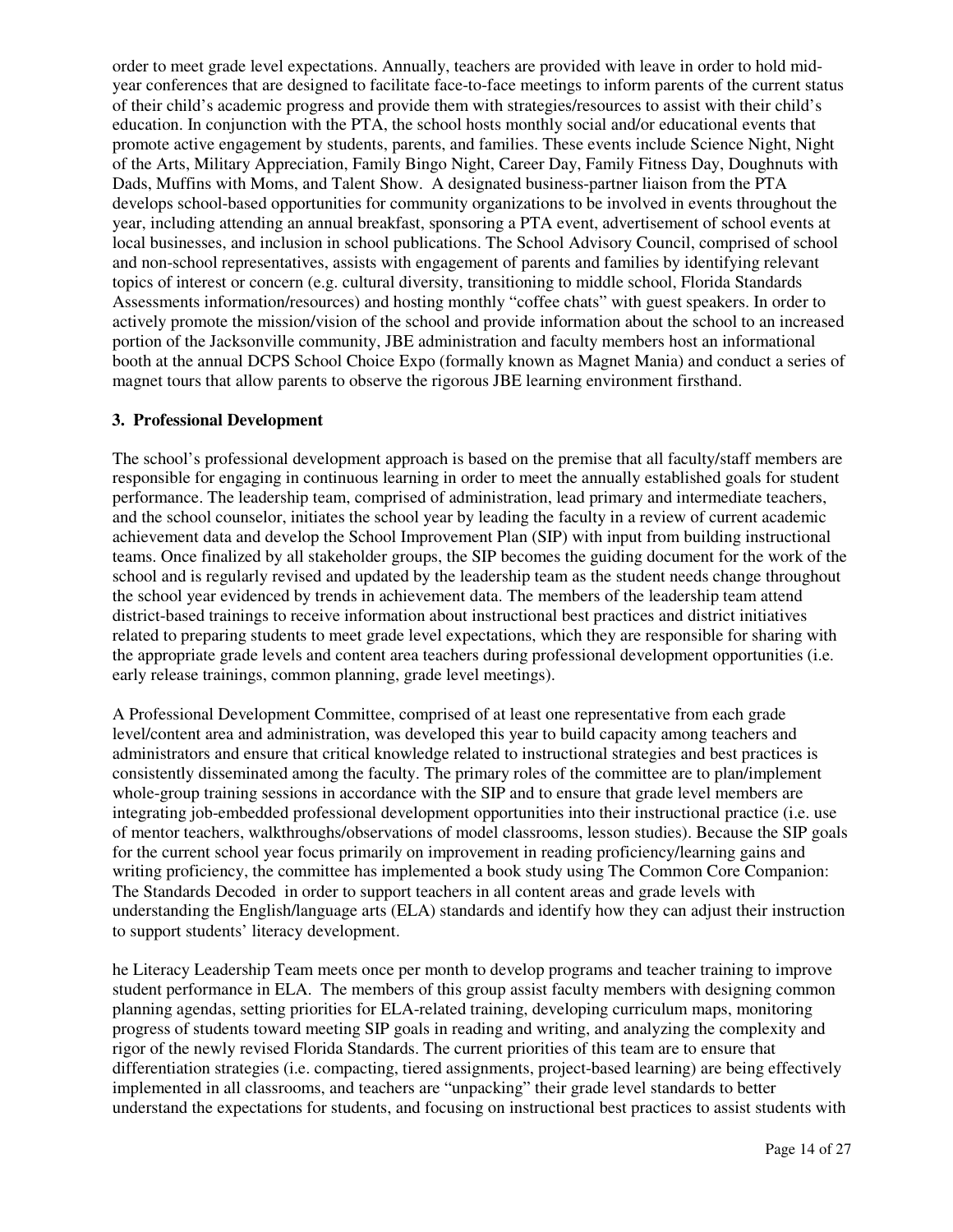learning appropriate content (i.e. text dependent questions, guided reading, use of the Gradual Release Model, use of complex text).

#### **4. School Leadership**

The philosophy of the school principal is clearly defined in the school's vision and mission statements. At Jacksonville Beach Elementary, we are committed to meeting the academic, social, and emotional needs of each child, providing differentiated instruction to meet each individual's needs, and providing every child with a nurturing, safe, and positive school environment. The principal and assistant principal are dedicated to instructional leadership, that is, providing ongoing professional development, evaluating and coaching teachers, assisting with planning, providing necessary resources, and supporting meaningful rituals, routines, and classroom behavior. Classroom walkthroughs, formal and informal observations are all used regularly to focus on student learning and effective teaching practices.

An expanded leadership team, comprised of the principal, assistant principal, school counselor, and lead teachers in reading, math, and primary education, meets weekly to analyze student achievement data, determine next steps in the school improvement process, create additional safety nets for students needing increased support, and to assist in planning professional development.

Leadership is also provided through a number of other committees including the following: Student Life Committee-a group that continually analyzes school safety and discipline; Professional Life Committee- a group that works to promote positive relationships among staff; Gifted Committee- a group whose mission is to develop projects and activities to challenge our brightest learners; Professional Development Committee- a group who plans and delivers bi-monthly workshops during early dismissal Wednesday; and RTI Committee- a problem-solving team that helps teachers find solutions that will lead to success of all students.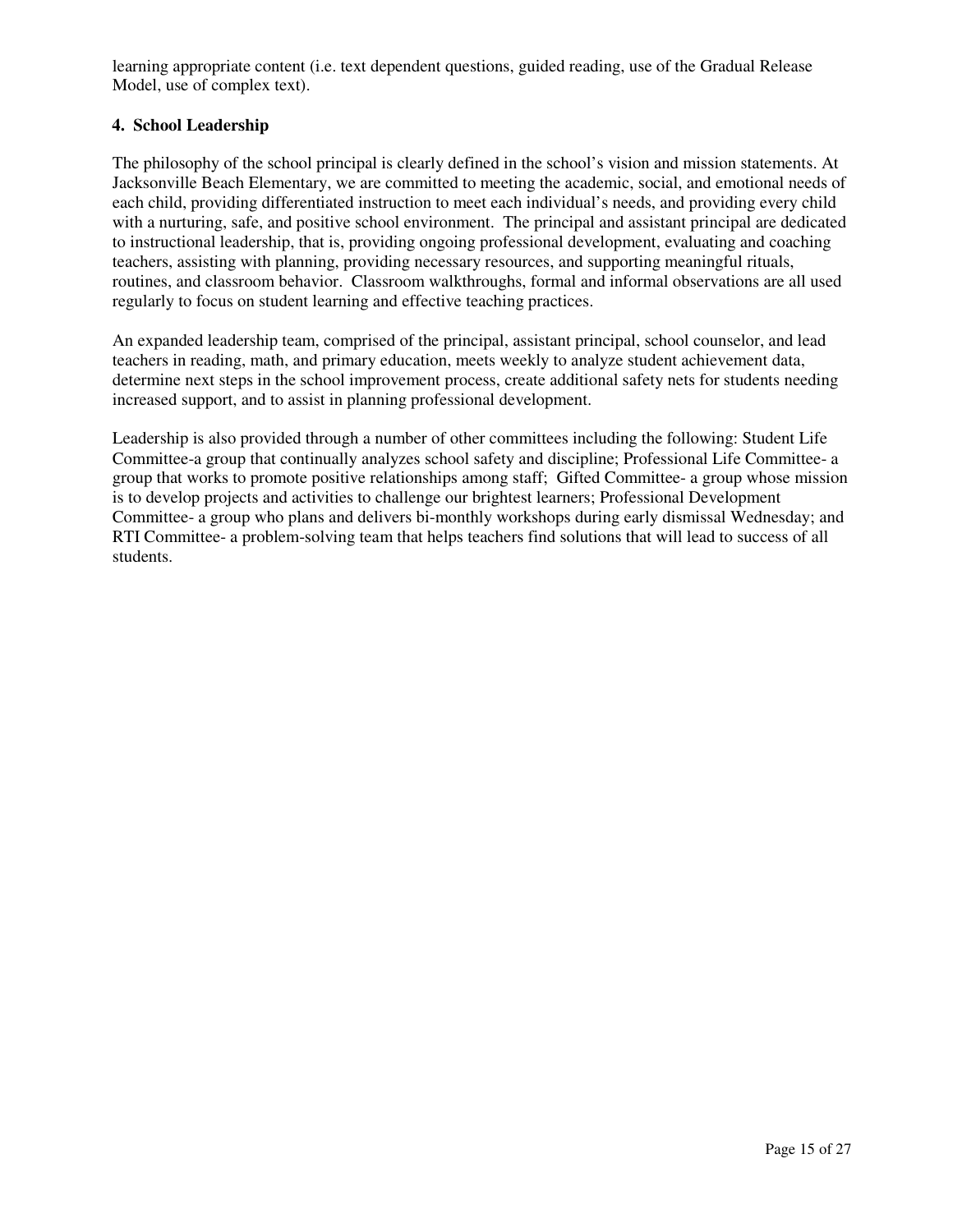| <b>Subject:</b> Math                | <b>Test:</b> Florida Comprehensive Assessment |
|-------------------------------------|-----------------------------------------------|
|                                     | Test (FCAT) $2.0$                             |
| <b>All Students Tested/Grade: 3</b> | <b>Edition/Publication Year: 2014</b>         |
| <b>Publisher: Pearson</b>           |                                               |

| School Year<br>2013-2014<br>2012-2013                                       | 2011-2012<br>2010-2011<br>2009-2010 |
|-----------------------------------------------------------------------------|-------------------------------------|
| Testing month<br>Mar<br>Mar                                                 | Mar<br>Mar<br>Mar                   |
| <b>SCHOOL SCORES*</b>                                                       |                                     |
| Level 3 or above<br>98<br>93<br>96                                          | 100<br>100                          |
| 79<br>76<br>Level 4 or above<br>90                                          | 90<br>91                            |
| 104<br>Number of students tested<br>103                                     | 109<br>109<br>106                   |
| Percent of total students tested<br>100<br>100                              | 100<br>100<br>100                   |
| Number of students tested with                                              |                                     |
| alternative assessment                                                      |                                     |
| % of students tested with<br>$\mathbf{0}$<br>$\mathbf{0}$<br>$\overline{0}$ | $\theta$<br>$\overline{0}$          |
| alternative assessment                                                      |                                     |
| <b>SUBGROUP SCORES</b>                                                      |                                     |
| 1. Free and Reduced-Price                                                   |                                     |
| Meals/Socio-Economic/                                                       |                                     |
| <b>Disadvantaged Students</b>                                               |                                     |
| Level 3 or above<br>82                                                      | 100                                 |
| Level 4 or above<br>54                                                      | 83                                  |
| $\overline{7}$<br>Number of students tested<br>11<br>$\overline{4}$         | 12<br>$\overline{4}$                |
| 2. Students receiving Special                                               |                                     |
| <b>Education</b>                                                            |                                     |
| Level 3 or above<br>100                                                     | 100<br>100                          |
| Level 4 or above<br>90<br>91                                                | 80                                  |
| $\overline{7}$<br>Number of students tested<br>11<br>10                     | 9<br>10                             |
| 3. English Language Learner                                                 |                                     |
| <b>Students</b>                                                             |                                     |
| Level 3 or above                                                            |                                     |
| Level 4 or above                                                            |                                     |
| Number of students tested                                                   |                                     |
| 4. Hispanic or Latino                                                       |                                     |
| <b>Students</b>                                                             |                                     |
| Level 3 or above                                                            |                                     |
| Level 4 or above                                                            |                                     |
| Number of students tested                                                   |                                     |
| 5. African-American                                                         |                                     |
| <b>Students</b>                                                             |                                     |
| 80<br>Level 3 or above                                                      |                                     |
| Level 4 or above<br>30                                                      |                                     |
| Number of students tested<br>8<br>6<br>10                                   | $\overline{7}$<br>$\overline{4}$    |
| <b>6. Asian Students</b>                                                    |                                     |
| 100<br>100<br>98<br>Level 3 or above                                        | 100<br>100                          |
|                                                                             |                                     |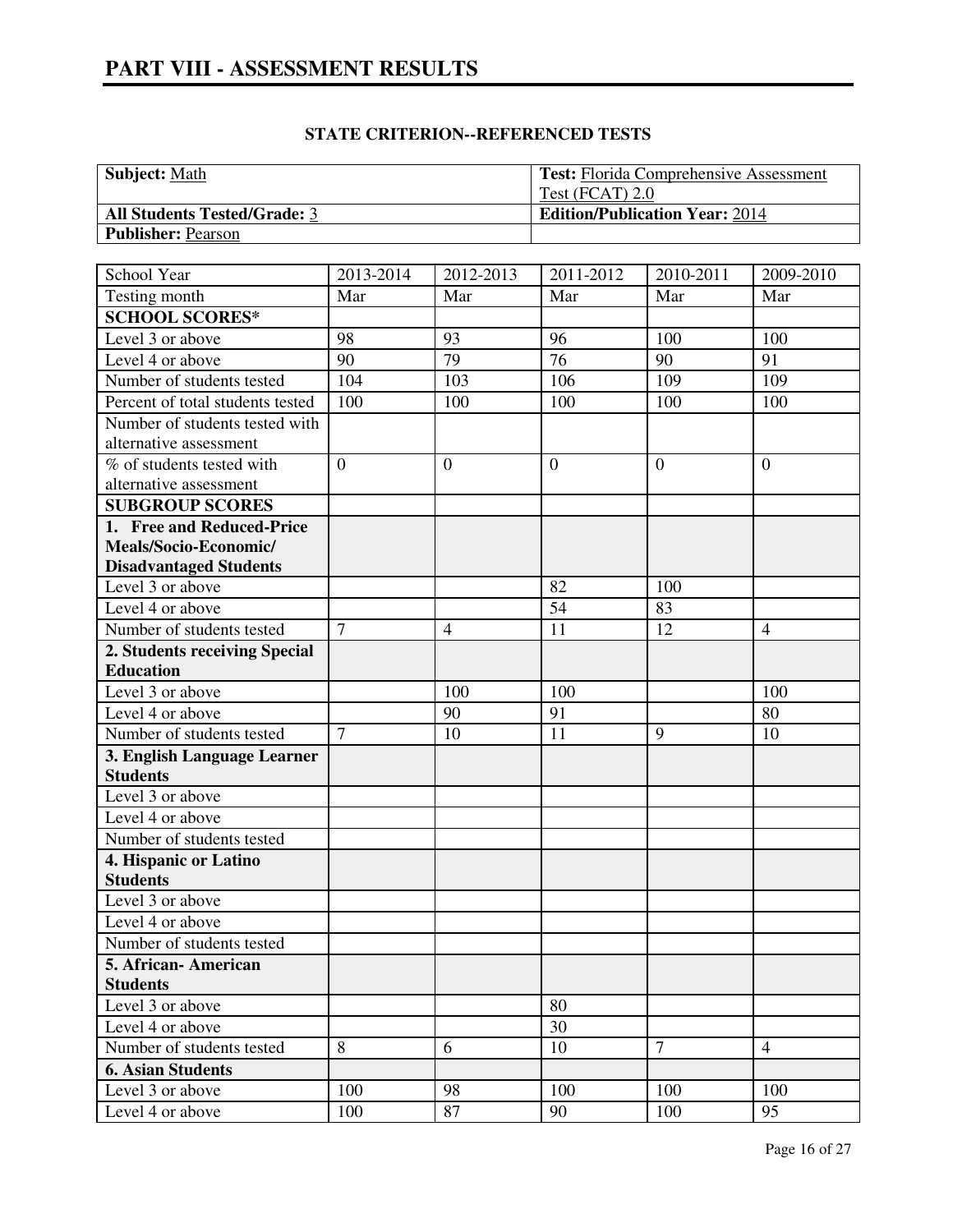| School Year                      | 2013-2014 | 2012-2013 | 2011-2012 | 2010-2011 | 2009-2010 |
|----------------------------------|-----------|-----------|-----------|-----------|-----------|
| Number of students tested        | 18        | 22        | 10        | 15        | 19        |
| 7. American Indian or            |           |           |           |           |           |
| <b>Alaska Native Students</b>    |           |           |           |           |           |
| Level 3 or above                 |           |           |           |           |           |
| Level 4 or above                 |           |           |           |           |           |
| Number of students tested        |           |           |           |           |           |
| 8. Native Hawaiian or other      |           |           |           |           |           |
| <b>Pacific Islander Students</b> |           |           |           |           |           |
| Level 3 or above                 |           |           |           |           |           |
| Level 4 or above                 |           |           |           |           |           |
| Number of students tested        |           |           |           |           |           |
| 9. White Students                |           |           |           |           |           |
| Level 3 or above                 | 97        | 95        | 99        | 100       | 100       |
| Level 4 or above                 | 85        | 79        | 81        | 92        | 91        |
| Number of students tested        | 64        | 62        | 76        | 75        | 82        |
| 10. Two or More Races            |           |           |           |           |           |
| identified Students              |           |           |           |           |           |
| Level 3 or above                 |           |           |           |           |           |
| Level 4 or above                 |           |           |           |           |           |
| Number of students tested        |           |           |           |           |           |
| 11. Other 1: Other 1             |           |           |           |           |           |
| Level 3 or above                 |           |           |           |           |           |
| Level 4 or above                 |           |           |           |           |           |
| Number of students tested        |           |           |           |           |           |
| 12. Other 2: Other 2             |           |           |           |           |           |
| Level 3 or above                 |           |           |           |           |           |
| Level 4 or above                 |           |           |           |           |           |
| Number of students tested        |           |           |           |           |           |
| 13. Other 3: Other 3             |           |           |           |           |           |
| Level 3 or above                 |           |           |           |           |           |
| Level 4 or above                 |           |           |           |           |           |
| Number of students tested        |           |           |           |           |           |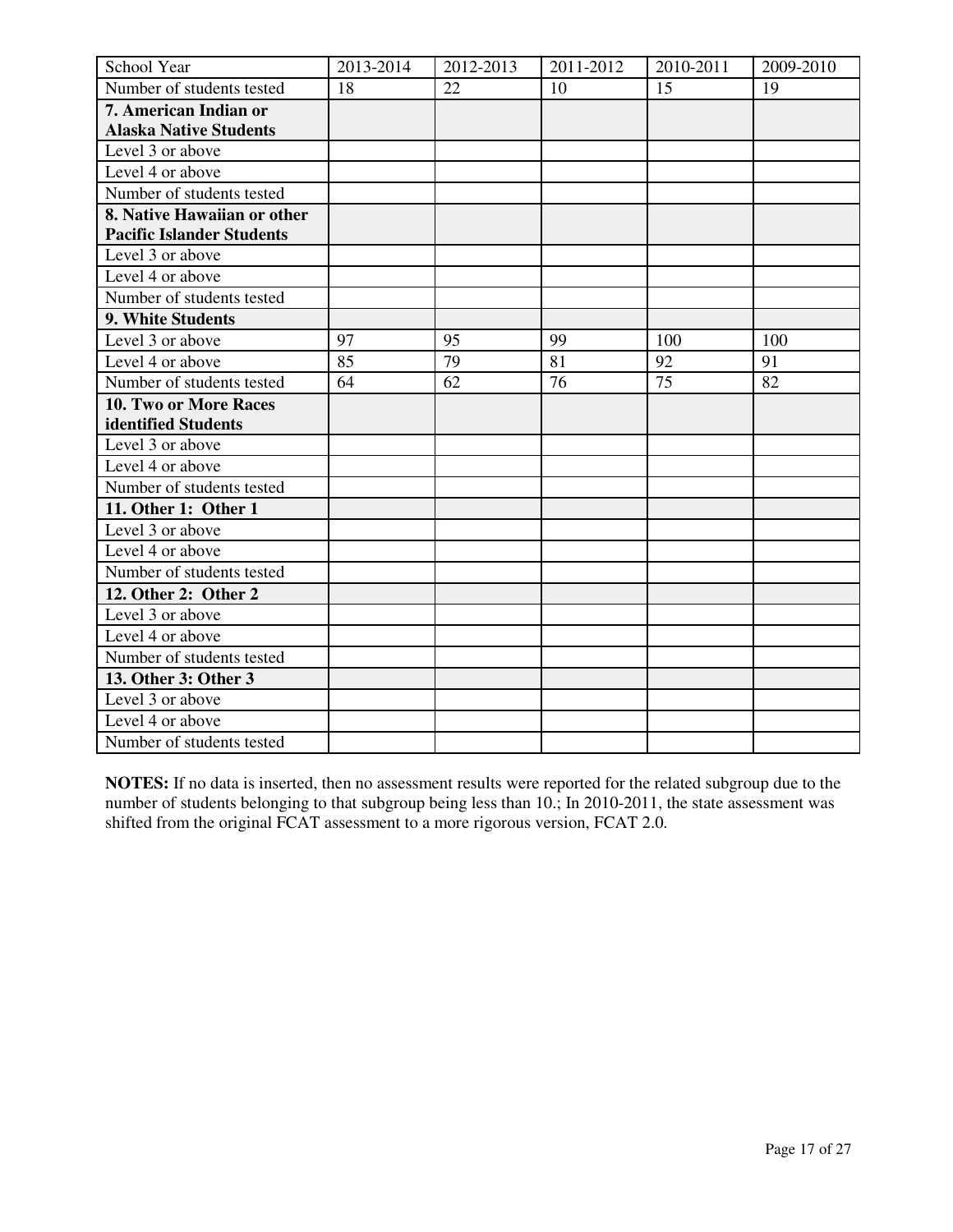| <b>Subject: Math</b>                | <b>Test:</b> Florida Comprehensive Assessment |
|-------------------------------------|-----------------------------------------------|
|                                     | Test (FCAT) 2.0                               |
| <b>All Students Tested/Grade: 4</b> | <b>Edition/Publication Year: 2014</b>         |
| <b>Publisher: Pearson</b>           |                                               |

| School Year                                              | 2013-2014      | 2012-2013        | 2011-2012      | 2010-2011      | 2009-2010    |
|----------------------------------------------------------|----------------|------------------|----------------|----------------|--------------|
| Testing month                                            | Mar            | Mar              | Mar            | Mar            | Mar          |
| <b>SCHOOL SCORES*</b>                                    |                |                  |                |                |              |
| Level 3 or above                                         | 100            | 98               | 92             | 98             | 99           |
| Level 4 or above                                         | 94             | 87               | 81             | 86             | 88           |
| Number of students tested                                | 131            | 126              | 131            | 127            | 134          |
| Percent of total students tested                         | 100            | 100              | 100            | 100            | 100          |
| Number of students tested with<br>alternative assessment |                |                  |                |                |              |
| % of students tested with<br>alternative assessment      | $\overline{0}$ | $\boldsymbol{0}$ | $\overline{0}$ | $\mathbf{0}$   | $\mathbf{0}$ |
| <b>SUBGROUP SCORES</b>                                   |                |                  |                |                |              |
| 1. Free and Reduced-Price                                |                |                  |                |                |              |
| Meals/Socio-Economic/                                    |                |                  |                |                |              |
| <b>Disadvantaged Students</b>                            |                |                  |                |                |              |
| Level 3 or above                                         |                | 93               |                |                | 100          |
| Level 4 or above                                         |                | 86               |                |                | 80           |
| Number of students tested                                | $\overline{4}$ | 14               | 9              | $\overline{7}$ | 10           |
| 2. Students receiving Special                            |                |                  |                |                |              |
| <b>Education</b>                                         |                |                  |                |                |              |
| Level 3 or above                                         | 100            | 91               |                |                | 91           |
| Level 4 or above                                         | 84             | 91               |                |                | 82           |
| Number of students tested                                | 12             | 11               | 8              | $\overline{7}$ | 11           |
| 3. English Language Learner                              |                |                  |                |                |              |
| <b>Students</b>                                          |                |                  |                |                |              |
| Level 3 or above                                         |                |                  |                |                |              |
| Level 4 or above                                         |                |                  |                |                |              |
| Number of students tested                                |                |                  |                |                |              |
| 4. Hispanic or Latino                                    |                |                  |                |                |              |
| <b>Students</b>                                          |                |                  |                |                |              |
| Level 3 or above                                         |                |                  |                |                |              |
| Level 4 or above                                         |                |                  |                |                |              |
| Number of students tested                                |                |                  |                |                |              |
| 5. African - American                                    |                |                  |                |                |              |
| <b>Students</b>                                          |                |                  |                |                |              |
| Level 3 or above                                         |                |                  |                |                |              |
| Level 4 or above                                         |                |                  |                |                |              |
| Number of students tested                                |                |                  |                |                |              |
| <b>6. Asian Students</b>                                 |                |                  |                |                |              |
| Level 3 or above                                         | 100            | 94               | 100            | 100            | 100          |
| Level 4 or above                                         | 91             | 94               | 100            | 96             | 100          |
| Number of students tested                                | 36             | 18               | 20             | 21             | 12           |
| 7. American Indian or                                    |                |                  |                |                |              |
| <b>Alaska Native Students</b>                            |                |                  |                |                |              |
| Level 3 or above                                         |                |                  |                |                |              |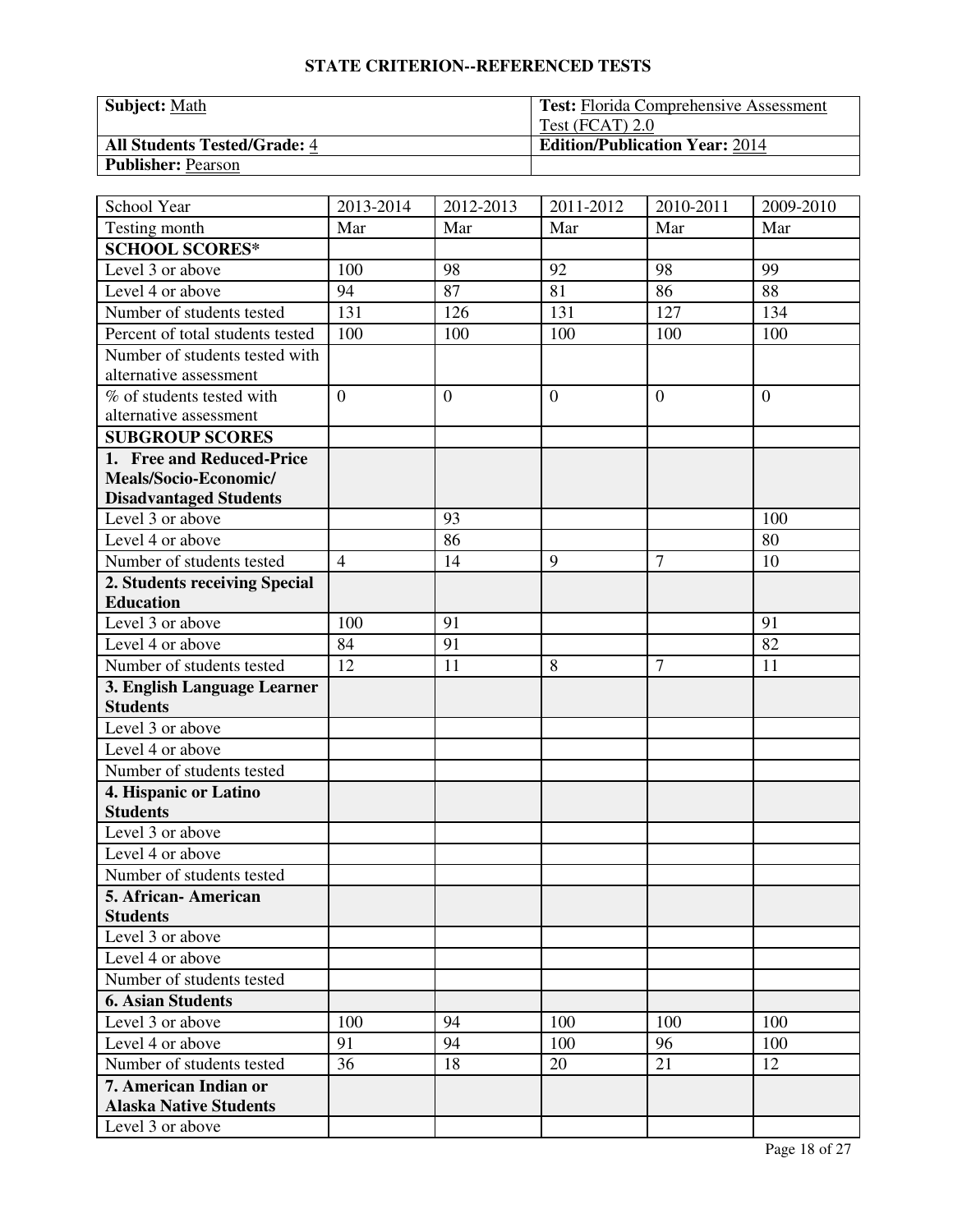| School Year                      | 2013-2014 | 2012-2013 | 2011-2012 | 2010-2011 | 2009-2010 |
|----------------------------------|-----------|-----------|-----------|-----------|-----------|
| Level 4 or above                 |           |           |           |           |           |
| Number of students tested        |           |           |           |           |           |
| 8. Native Hawaiian or other      |           |           |           |           |           |
| <b>Pacific Islander Students</b> |           |           |           |           |           |
| Level 3 or above                 |           |           |           |           |           |
| Level 4 or above                 |           |           |           |           |           |
| Number of students tested        |           |           |           |           |           |
| 9. White Students                |           |           |           |           |           |
| Level 3 or above                 | 100       | 99        | 93        | 98        | 99        |
| Level 4 or above                 | 95        | 89        | 82        | 88        | 85        |
| Number of students tested        | 72        | 89        | 92        | 90        | 104       |
| 10. Two or More Races            |           |           |           |           |           |
| identified Students              |           |           |           |           |           |
| Level 3 or above                 |           |           |           |           |           |
| Level 4 or above                 |           |           |           |           |           |
| Number of students tested        |           |           |           |           |           |
| 11. Other 1: Other 1             |           |           |           |           |           |
| Level 3 or above                 |           |           |           |           |           |
| Level 4 or above                 |           |           |           |           |           |
| Number of students tested        |           |           |           |           |           |
| 12. Other 2: Other 2             |           |           |           |           |           |
| Level 3 or above                 |           |           |           |           |           |
| Level 4 or above                 |           |           |           |           |           |
| Number of students tested        |           |           |           |           |           |
| 13. Other 3: Other 3             |           |           |           |           |           |
| Level 3 or above                 |           |           |           |           |           |
| Level 4 or above                 |           |           |           |           |           |
| Number of students tested        |           |           |           |           |           |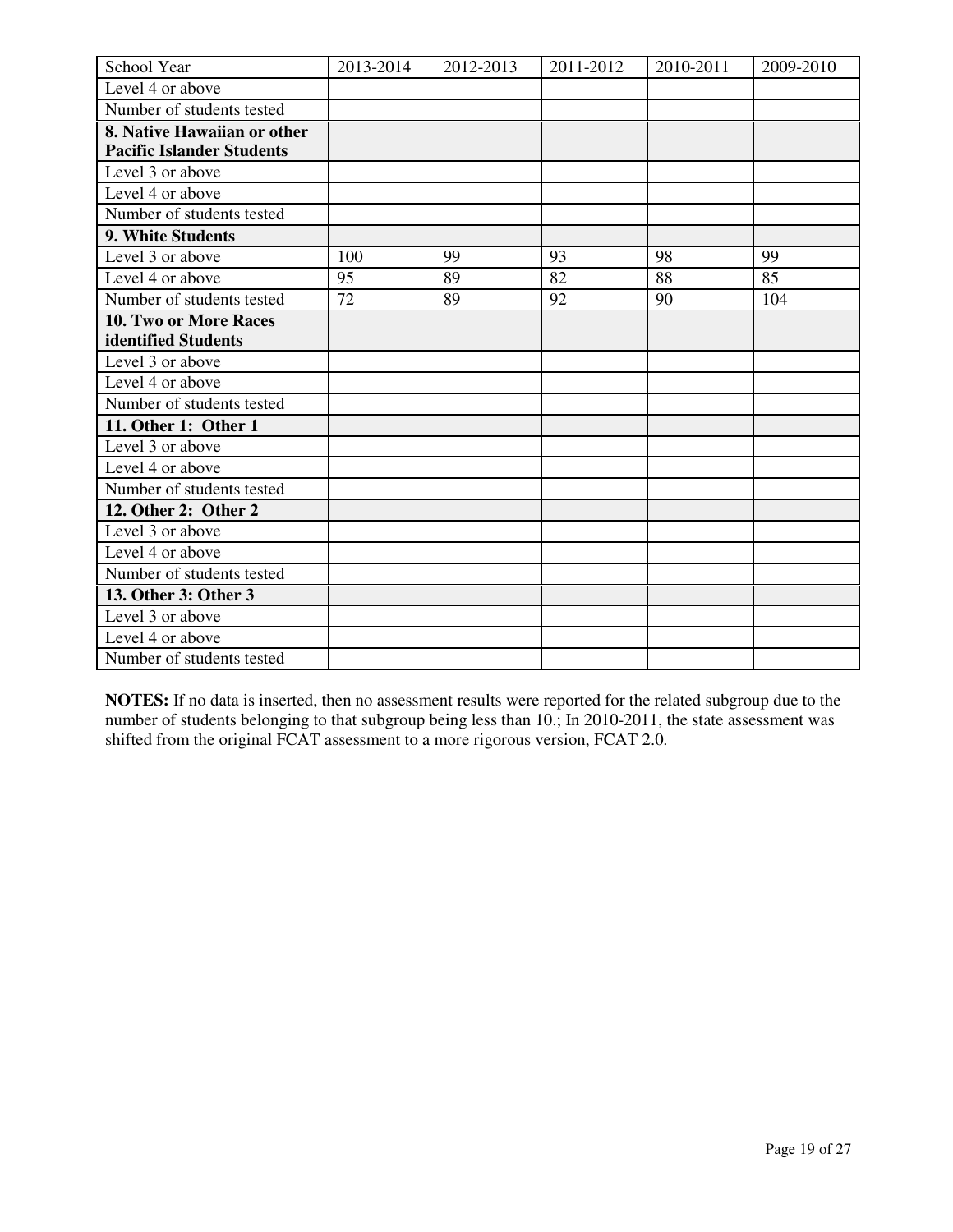| Subject: Math                       | <b>Test:</b> Florida Comprehensive Assessment |
|-------------------------------------|-----------------------------------------------|
|                                     | $(FCAT)$ 2.0                                  |
| <b>All Students Tested/Grade: 5</b> | <b>Edition/Publication Year: N/A</b>          |
| <b>Publisher: Pearson</b>           |                                               |

| School Year                      | 2013-2014      | 2012-2013      | 2011-2012      | 2010-2011 | 2009-2010      |
|----------------------------------|----------------|----------------|----------------|-----------|----------------|
| Testing month                    | Mar            | Mar            | Mar            | Mar       | Mar            |
| <b>SCHOOL SCORES*</b>            |                |                |                |           |                |
| Level 3 or above                 | 98             | 97             | 99             | 100       | 97             |
| Level 4 or above                 | 90             | 85             | 90             | 92        | 88             |
| Number of students tested        | 129            | 129            | 123            | 136       | 117            |
| Percent of total students tested | 100            | 100            | 100            | 100       | 100            |
| Number of students tested with   |                |                |                |           |                |
| alternative assessment           |                |                |                |           |                |
| % of students tested with        | $\overline{0}$ | $\overline{0}$ | $\overline{0}$ | $\theta$  | $\overline{0}$ |
| alternative assessment           |                |                |                |           |                |
| <b>SUBGROUP SCORES</b>           |                |                |                |           |                |
| 1. Free and Reduced-Price        |                |                |                |           |                |
| Meals/Socio-Economic/            |                |                |                |           |                |
| <b>Disadvantaged Students</b>    |                |                |                |           |                |
| Level 3 or above                 | 100            |                |                | 100       |                |
| Level 4 or above                 | 83             |                |                | 93        |                |
| Number of students tested        | 12             | $\overline{7}$ | 6              | 14        | 5              |
| 2. Students receiving Special    |                |                |                |           |                |
| <b>Education</b>                 |                |                |                |           |                |
| Level 3 or above                 |                |                |                |           | 80             |
| Level 4 or above                 |                |                |                |           | 40             |
| Number of students tested        | 9              | $\overline{7}$ | 5              | 8         | 10             |
| 3. English Language Learner      |                |                |                |           |                |
| <b>Students</b>                  |                |                |                |           |                |
| Level 3 or above                 |                |                |                |           |                |
| Level 4 or above                 |                |                |                |           |                |
| Number of students tested        |                |                |                |           |                |
| 4. Hispanic or Latino            |                |                |                |           |                |
| <b>Students</b>                  |                |                |                |           |                |
| Level 3 or above                 |                |                |                | 100       |                |
| Level 4 or above                 |                |                |                | 100       |                |
| Number of students tested        | 5              | $\overline{4}$ | 3              | 10        | 3              |
| 5. African-American              |                |                |                |           |                |
| <b>Students</b>                  |                |                |                |           |                |
| Level 3 or above                 |                |                |                |           |                |
| Level 4 or above                 |                |                |                |           |                |
| Number of students tested        |                |                |                |           |                |
| <b>6. Asian Students</b>         |                |                |                |           |                |
| Level 3 or above                 | 100            | 100            | 100            | 100       |                |
| Level 4 or above                 | 96             | 95             | 95             | 100       |                |
| Number of students tested        | 25             | 20             | 23             | 13        | 8              |
| 7. American Indian or            |                |                |                |           |                |
| <b>Alaska Native Students</b>    |                |                |                |           |                |
| Level 3 or above                 |                |                |                |           |                |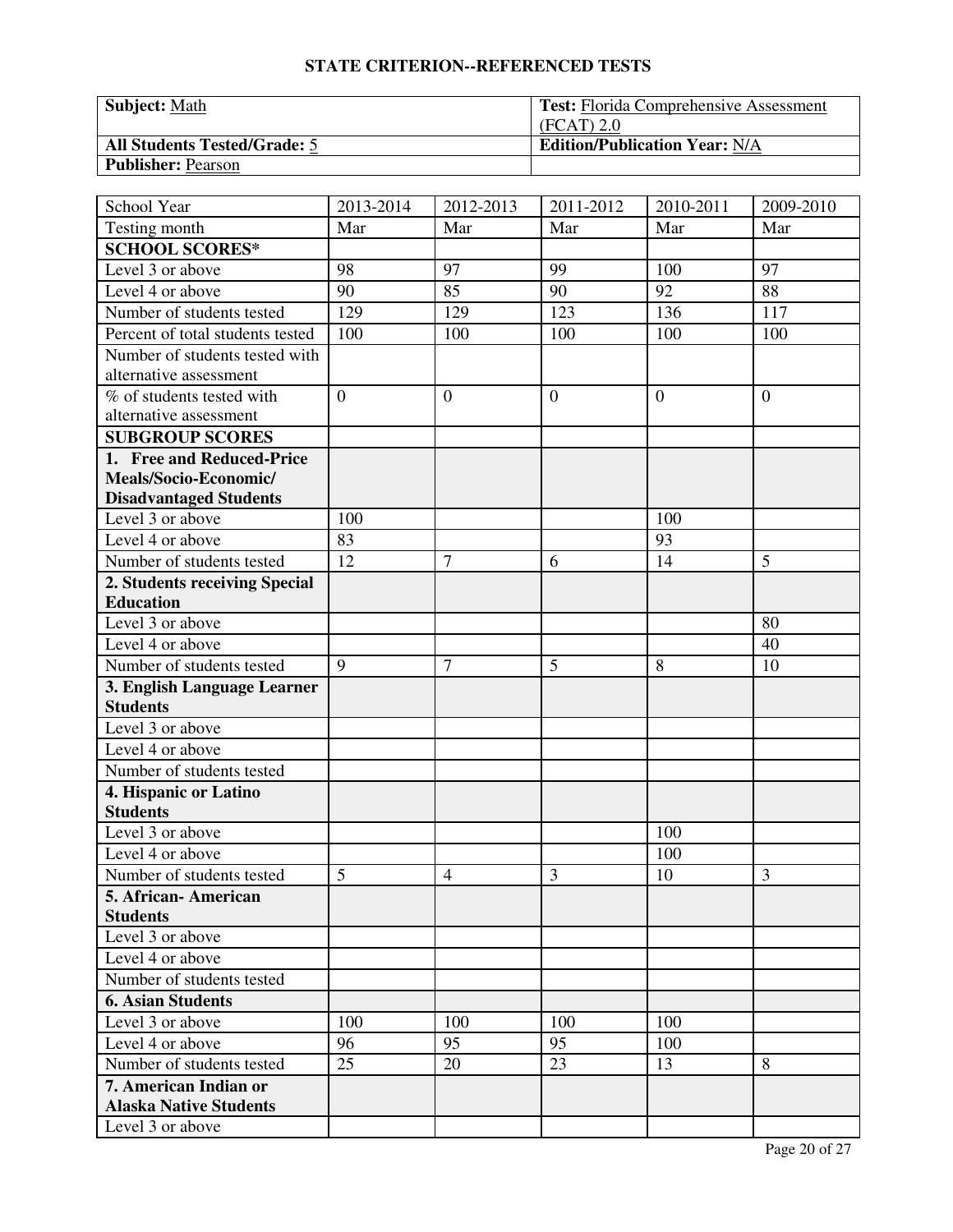| School Year                      | 2013-2014 | 2012-2013 | 2011-2012 | 2010-2011 | 2009-2010 |
|----------------------------------|-----------|-----------|-----------|-----------|-----------|
| Level 4 or above                 |           |           |           |           |           |
| Number of students tested        |           |           |           |           |           |
| 8. Native Hawaiian or other      |           |           |           |           |           |
| <b>Pacific Islander Students</b> |           |           |           |           |           |
| Level 3 or above                 |           |           |           |           |           |
| Level 4 or above                 |           |           |           |           |           |
| Number of students tested        |           |           |           |           |           |
| 9. White Students                |           |           |           |           |           |
| Level 3 or above                 | 100       | 99        | 99        | 100       | 98        |
| Level 4 or above                 | 92        | 88        | 90        | 91        | 88        |
| Number of students tested        | 88        | 93        | 86        | 101       | 96        |
| <b>10. Two or More Races</b>     |           |           |           |           |           |
| identified Students              |           |           |           |           |           |
| Level 3 or above                 |           |           |           |           |           |
| Level 4 or above                 |           |           |           |           |           |
| Number of students tested        |           |           |           |           |           |
| 11. Other 1: Other 1             |           |           |           |           |           |
| Level 3 or above                 |           |           |           |           |           |
| Level 4 or above                 |           |           |           |           |           |
| Number of students tested        |           |           |           |           |           |
| 12. Other 2: Other 2             |           |           |           |           |           |
| Level 3 or above                 |           |           |           |           |           |
| Level 4 or above                 |           |           |           |           |           |
| Number of students tested        |           |           |           |           |           |
| 13. Other 3: Other 3             |           |           |           |           |           |
| Level 3 or above                 |           |           |           |           |           |
| Level 4 or above                 |           |           |           |           |           |
| Number of students tested        |           |           |           |           |           |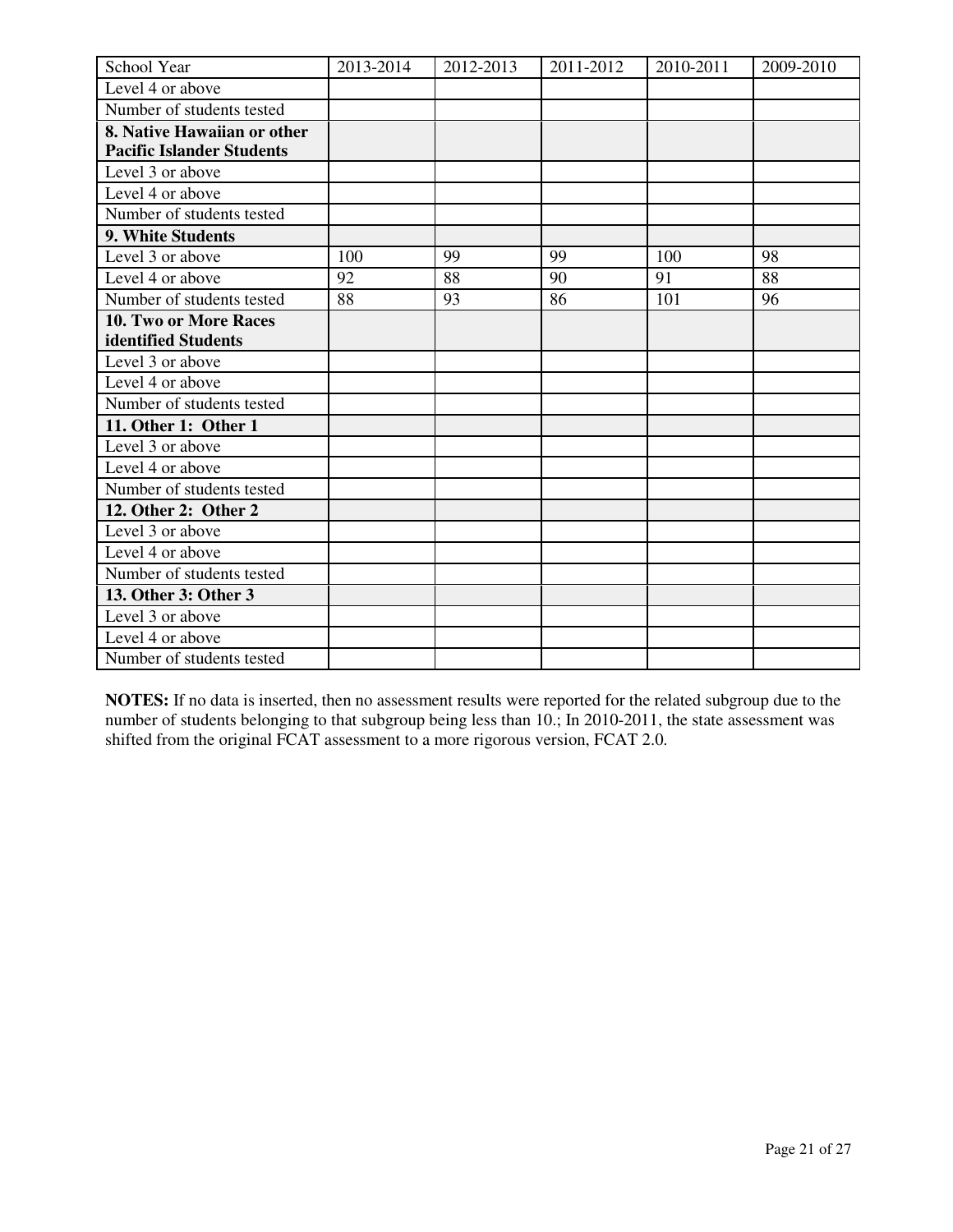| <b>Subject:</b> Reading/ELA         | <b>Test:</b> Florida Comprehensive Assessment |
|-------------------------------------|-----------------------------------------------|
|                                     | Test $(FCAT 2.0)$                             |
| <b>All Students Tested/Grade: 3</b> | <b>Edition/Publication Year: 2014</b>         |
| <b>Publisher: Pearson</b>           |                                               |

| School Year                      | 2013-2014      | 2012-2013        | 2011-2012      | 2010-2011    | 2009-2010      |
|----------------------------------|----------------|------------------|----------------|--------------|----------------|
| Testing month                    | Mar            | Mar              | Mar            | Mar          | Mar            |
| <b>SCHOOL SCORES*</b>            |                |                  |                |              |                |
| Level 3 or above                 | 95             | 95               | 91             | 95           | 99             |
| Level 4 or above                 | 85             | 84               | 84             | 86           | 89             |
| Number of students tested        | 104            | 103              | 106            | 109          | 109            |
| Percent of total students tested | 100            | 100              | 100            | 100          | 100            |
| Number of students tested with   |                |                  |                |              |                |
| alternative assessment           |                |                  |                |              |                |
| % of students tested with        | $\overline{0}$ | $\boldsymbol{0}$ | $\overline{0}$ | $\mathbf{0}$ | $\overline{0}$ |
| alternative assessment           |                |                  |                |              |                |
| <b>SUBGROUP SCORES</b>           |                |                  |                |              |                |
| 1. Free and Reduced-Price        |                |                  |                |              |                |
| Meals/Socio-Economic/            |                |                  |                |              |                |
| <b>Disadvantaged Students</b>    |                |                  |                |              |                |
| Level 3 or above                 |                |                  | 82             | 100          |                |
| Level 4 or above                 |                |                  | 82             | 67           |                |
| Number of students tested        | $\overline{7}$ | $\overline{4}$   | 11             | 12           | $\overline{4}$ |
| 2. Students receiving Special    |                |                  |                |              |                |
| <b>Education</b>                 |                |                  |                |              |                |
| Level 3 or above                 |                | 90               | 91             |              | 100            |
| Level 4 or above                 |                | 80               | 82             |              | 90             |
| Number of students tested        | $\overline{7}$ | 10               | 11             | 9            | 10             |
| 3. English Language Learner      |                |                  |                |              |                |
| <b>Students</b>                  |                |                  |                |              |                |
| Level 3 or above                 |                |                  |                |              |                |
| Level 4 or above                 |                |                  |                |              |                |
| Number of students tested        |                |                  |                |              |                |
| 4. Hispanic or Latino            |                |                  |                |              |                |
| <b>Students</b>                  |                |                  |                |              |                |
| Level 3 or above                 |                |                  |                |              |                |
| Level 4 or above                 |                |                  |                |              |                |
| Number of students tested        |                |                  |                |              |                |
| 5. African-American              |                |                  |                |              |                |
| <b>Students</b>                  |                |                  |                |              |                |
| Level 3 or above                 |                |                  | 70             |              |                |
| Level 4 or above                 |                |                  | 40             |              |                |
| Number of students tested        | 8              | 6                | 10             | $\tau$       | $\overline{4}$ |
| <b>6. Asian Students</b>         |                |                  |                |              |                |
| Level 3 or above                 | 100            | 100              | 100            | 100          | 100            |
| Level 4 or above                 | 100            | 96               | 100            | 100          | 79             |
| Number of students tested        | 18             | 22               | 10             | 15           | 19             |
| 7. American Indian or            |                |                  |                |              |                |
| <b>Alaska Native Students</b>    |                |                  |                |              |                |
| Level 3 or above                 |                |                  |                |              |                |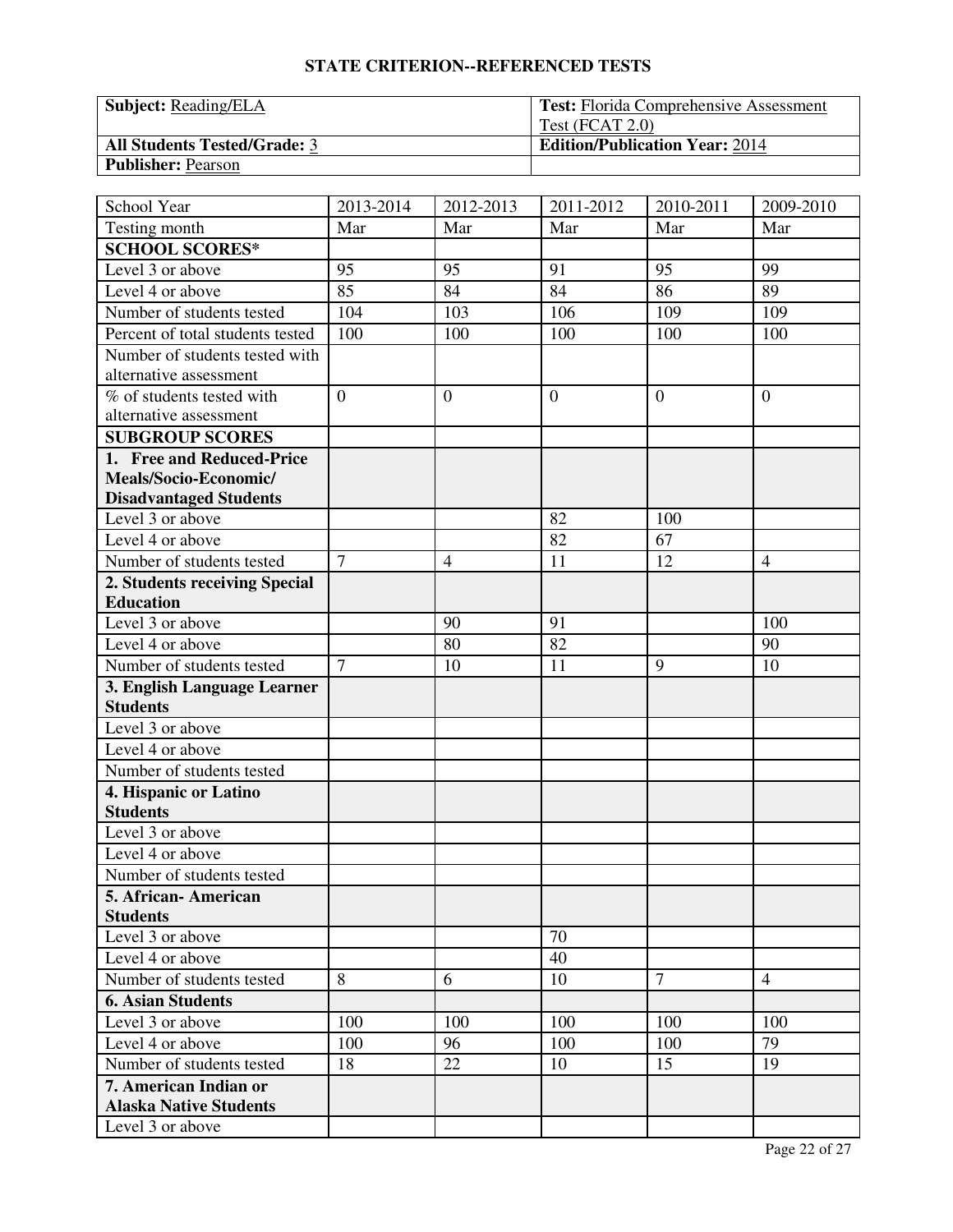| School Year                      | 2013-2014 | 2012-2013 | 2011-2012 | 2010-2011 | 2009-2010 |
|----------------------------------|-----------|-----------|-----------|-----------|-----------|
| Level 4 or above                 |           |           |           |           |           |
| Number of students tested        |           |           |           |           |           |
| 8. Native Hawaiian or other      |           |           |           |           |           |
| <b>Pacific Islander Students</b> |           |           |           |           |           |
| Level 3 or above                 |           |           |           |           |           |
| Level 4 or above                 |           |           |           |           |           |
| Number of students tested        |           |           |           |           |           |
| 9. White Students                |           |           |           |           |           |
| Level 3 or above                 | 94        | 95        | 93        | 100       | 100       |
| Level 4 or above                 | 83        | 82        | 90        | 87        | 91        |
| Number of students tested        | 64        | 62        | 76        | 75        | 82        |
| 10. Two or More Races            |           |           |           |           |           |
| identified Students              |           |           |           |           |           |
| Level 3 or above                 |           |           |           |           |           |
| Level 4 or above                 |           |           |           |           |           |
| Number of students tested        |           |           |           |           |           |
| 11. Other 1: Other 1             |           |           |           |           |           |
| Level 3 or above                 |           |           |           |           |           |
| Level 4 or above                 |           |           |           |           |           |
| Number of students tested        |           |           |           |           |           |
| 12. Other 2: Other 2             |           |           |           |           |           |
| Level 3 or above                 |           |           |           |           |           |
| Level 4 or above                 |           |           |           |           |           |
| Number of students tested        |           |           |           |           |           |
| 13. Other 3: Other 3             |           |           |           |           |           |
| Level 3 or above                 |           |           |           |           |           |
| Level 4 or above                 |           |           |           |           |           |
| Number of students tested        |           |           |           |           |           |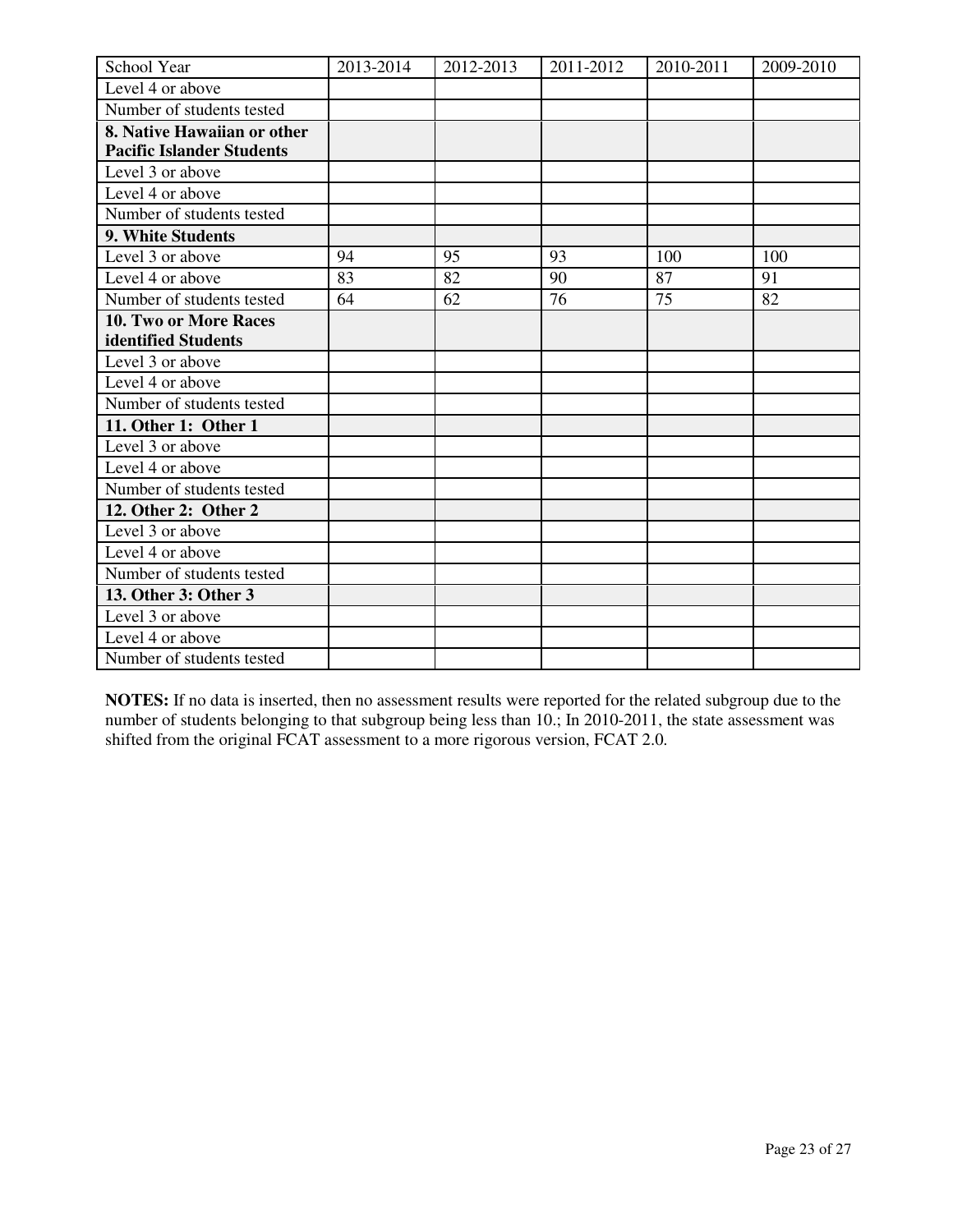| <b>Subject:</b> Reading/ELA         | <b>Test:</b> Florida Comprehensive Assessment |
|-------------------------------------|-----------------------------------------------|
|                                     | Test $(FCAT 2.0)$                             |
| <b>All Students Tested/Grade: 4</b> | <b>Edition/Publication Year: 2014</b>         |
| <b>Publisher: Pearson</b>           |                                               |

| School Year                            | 2013-2014      | 2012-2013        | 2011-2012        | 2010-2011      | 2009-2010      |
|----------------------------------------|----------------|------------------|------------------|----------------|----------------|
| Testing month                          | Mar            | Mar              | Mar              | Mar            | Mar            |
| <b>SCHOOL SCORES*</b>                  |                |                  |                  |                |                |
| Level 3 or above                       | 98             | 98               | 97               | 99             | 98             |
| Level $\overline{4}$ or above          | 88             | 90               | 85               | 91             | 89             |
| Number of students tested              | 130            | 126              | 131              | 127            | 134            |
| Percent of total students tested       | 99             | 100              | 100              | 100            | 100            |
| Number of students tested with         |                |                  |                  |                |                |
| alternative assessment                 |                |                  |                  |                |                |
| % of students tested with              | $\overline{0}$ | $\boldsymbol{0}$ | $\boldsymbol{0}$ | $\mathbf{0}$   | $\overline{0}$ |
| alternative assessment                 |                |                  |                  |                |                |
| <b>SUBGROUP SCORES</b>                 |                |                  |                  |                |                |
| 1. Free and Reduced-Price              |                |                  |                  |                |                |
| Meals/Socio-Economic/                  |                |                  |                  |                |                |
| <b>Disadvantaged Students</b>          |                |                  |                  |                |                |
| Level 3 or above                       |                | 86               |                  |                | 100            |
| Level 4 or above                       |                | 86               |                  |                | 80             |
| Number of students tested              | $\overline{4}$ | 14               | 9                | $\overline{7}$ | 10             |
| 2. Students receiving Special          |                |                  |                  |                |                |
| <b>Education</b>                       |                |                  |                  |                |                |
| Level 3 or above                       | 92             | 91               |                  |                | 91             |
| Level 4 or above                       | 75             | 90               |                  |                | 63             |
| Number of students tested              | 12             | 11               | 8                | $\overline{7}$ | 11             |
| 3. English Language Learner            |                |                  |                  |                |                |
| <b>Students</b>                        |                |                  |                  |                |                |
| Level 3 or above                       |                |                  |                  |                |                |
| Level 4 or above                       |                |                  |                  |                |                |
| Number of students tested              |                |                  |                  |                |                |
| 4. Hispanic or Latino                  |                |                  |                  |                |                |
| <b>Students</b>                        |                |                  |                  |                |                |
| Level 3 or above                       |                |                  |                  |                |                |
| Level 4 or above                       |                |                  |                  |                |                |
| Number of students tested              |                |                  |                  |                |                |
| 5. African-American<br><b>Students</b> |                |                  |                  |                |                |
| Level 3 or above                       |                |                  |                  |                |                |
| Level 4 or above                       |                |                  |                  |                |                |
| Number of students tested              |                |                  |                  |                |                |
| <b>6. Asian Students</b>               |                |                  |                  |                |                |
| Level 3 or above                       | 97             | 94               | 100              | 100            | 100            |
| Level 4 or above                       | 87             | 95               | 95               |                | 100            |
| Number of students tested              |                | 18               |                  | 81<br>21       | 12             |
| 7. American Indian or                  | 36             |                  | 20               |                |                |
| <b>Alaska Native Students</b>          |                |                  |                  |                |                |
| Level 3 or above                       |                |                  |                  |                |                |
|                                        |                |                  |                  |                |                |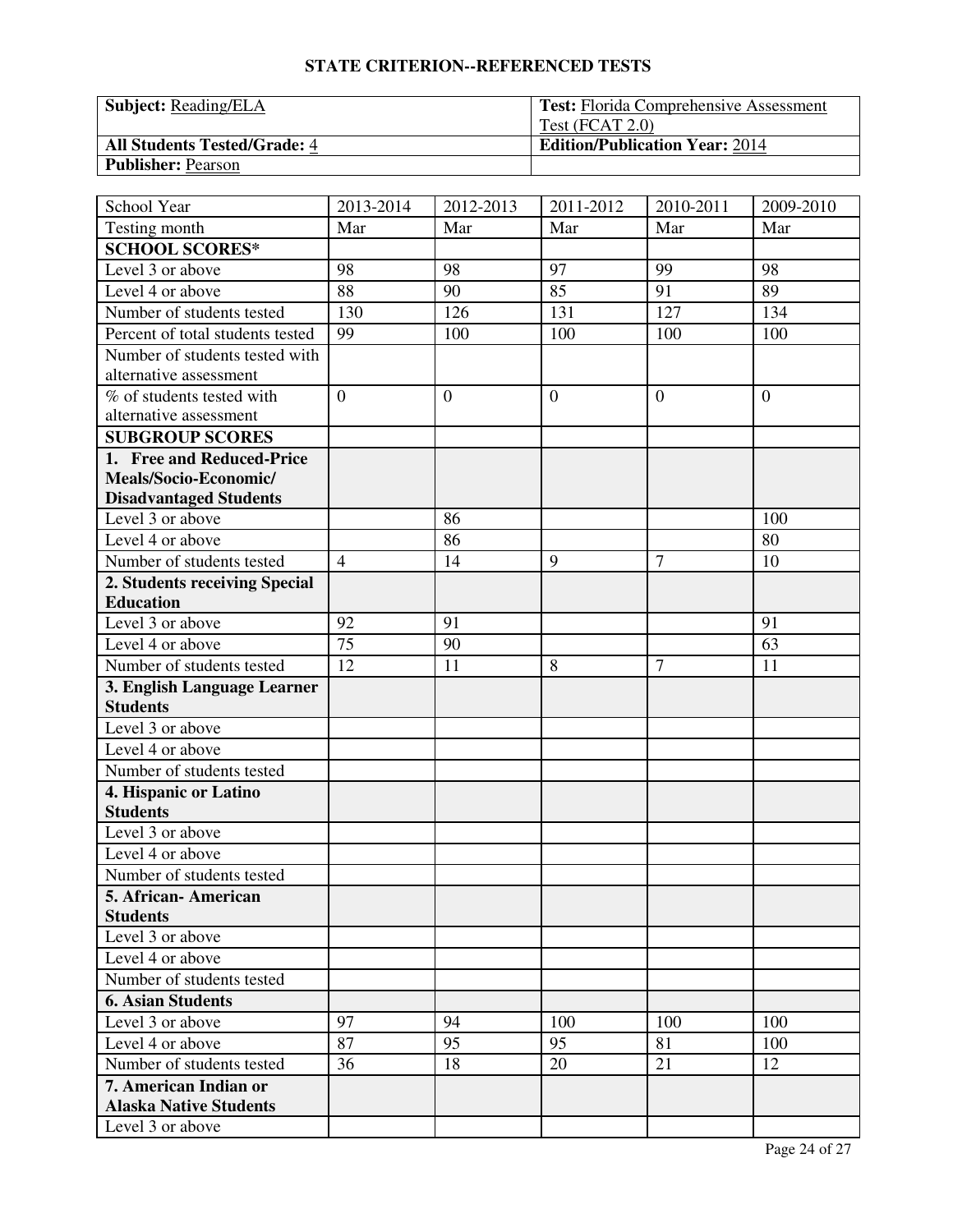| School Year                      | 2013-2014 | 2012-2013 | 2011-2012 | 2010-2011 | 2009-2010 |
|----------------------------------|-----------|-----------|-----------|-----------|-----------|
| Level 4 or above                 |           |           |           |           |           |
| Number of students tested        |           |           |           |           |           |
| 8. Native Hawaiian or other      |           |           |           |           |           |
| <b>Pacific Islander Students</b> |           |           |           |           |           |
| Level 3 or above                 |           |           |           |           |           |
| Level 4 or above                 |           |           |           |           |           |
| Number of students tested        |           |           |           |           |           |
| 9. White Students                |           |           |           |           |           |
| Level 3 or above                 | 99        | 99        | 99        | 100       | 97        |
| Level 4 or above                 | 90        | 96        | 95        | 95        | 85        |
| Number of students tested        | 71        | 89        | 92        | 90        | 104       |
| 10. Two or More Races            |           |           |           |           |           |
| identified Students              |           |           |           |           |           |
| Level 3 or above                 |           |           |           |           |           |
| Level 4 or above                 |           |           |           |           |           |
| Number of students tested        |           |           |           |           |           |
| 11. Other 1: Other 1             |           |           |           |           |           |
| Level 3 or above                 |           |           |           |           |           |
| Level 4 or above                 |           |           |           |           |           |
| Number of students tested        |           |           |           |           |           |
| 12. Other 2: Other 2             |           |           |           |           |           |
| Level 3 or above                 |           |           |           |           |           |
| Level 4 or above                 |           |           |           |           |           |
| Number of students tested        |           |           |           |           |           |
| 13. Other 3: Other 3             |           |           |           |           |           |
| Level 3 or above                 |           |           |           |           |           |
| Level 4 or above                 |           |           |           |           |           |
| Number of students tested        |           |           |           |           |           |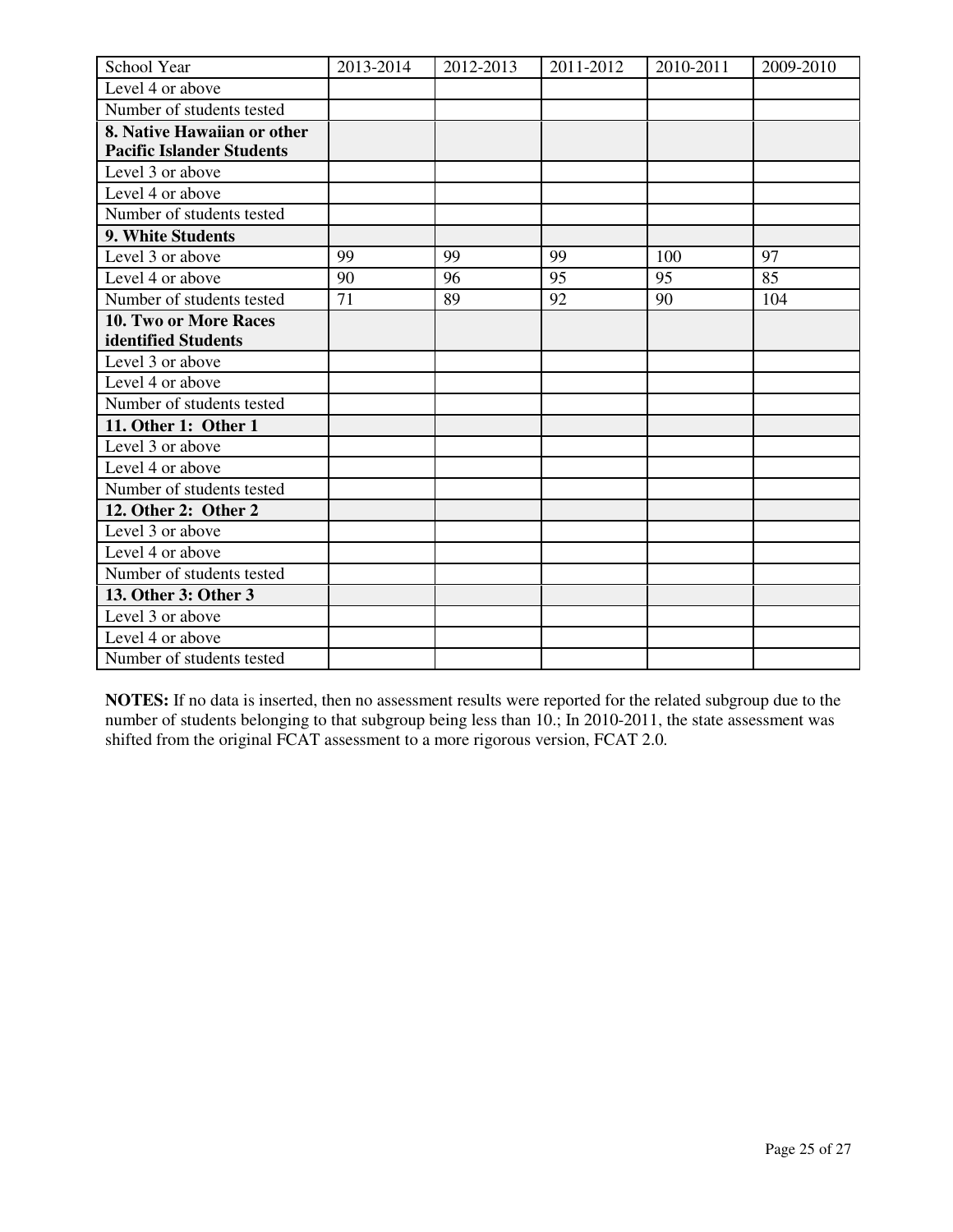| <b>Subject:</b> Reading/ELA         | <b>Test:</b> Florida Comprehensive Assessment |
|-------------------------------------|-----------------------------------------------|
|                                     | Test $(FCAT 2.0)$                             |
| <b>All Students Tested/Grade: 5</b> | <b>Edition/Publication Year: 2014</b>         |
| <b>Publisher: Pearson</b>           |                                               |

| School Year                                         | 2013-2014      | 2012-2013        | 2011-2012      | 2010-2011 | 2009-2010      |
|-----------------------------------------------------|----------------|------------------|----------------|-----------|----------------|
| Testing month                                       | Mar            | Mar              | Mar            | Mar       | Mar            |
| <b>SCHOOL SCORES*</b>                               |                |                  |                |           |                |
| Level 3 or above                                    | 97             | 98               | 97             | 99        | 100            |
| Level 4 or above                                    | 90             | 81               | 83             | 82        | 91             |
| Number of students tested                           | 129            | 129              | 123            | 136       | 117            |
| Percent of total students tested                    | 100            | 100              | 100            | 100       | 100            |
| Number of students tested with                      |                |                  |                |           |                |
| alternative assessment                              |                |                  |                |           |                |
| % of students tested with<br>alternative assessment | $\overline{0}$ | $\boldsymbol{0}$ | $\overline{0}$ | $\theta$  | $\overline{0}$ |
| <b>SUBGROUP SCORES</b>                              |                |                  |                |           |                |
| 1. Free and Reduced-Price                           |                |                  |                |           |                |
| Meals/Socio-Economic/                               |                |                  |                |           |                |
| <b>Disadvantaged Students</b>                       |                |                  |                |           |                |
| Level 3 or above                                    | 100            |                  |                | 100       |                |
| Level 4 or above                                    | 75             |                  |                | 86        |                |
| Number of students tested                           | 12             | $\overline{7}$   | 6              | 14        | 5              |
| 2. Students receiving Special                       |                |                  |                |           |                |
| <b>Education</b>                                    |                |                  |                |           |                |
| Level 3 or above                                    |                |                  |                |           | 100            |
| Level 4 or above                                    |                |                  |                |           | 90             |
| Number of students tested                           | 9              | $\overline{7}$   | 5              | 8         | 10             |
| 3. English Language Learner                         |                |                  |                |           |                |
| <b>Students</b>                                     |                |                  |                |           |                |
| Level 3 or above                                    |                |                  |                |           |                |
| Level 4 or above                                    |                |                  |                |           |                |
| Number of students tested                           |                |                  |                |           |                |
| 4. Hispanic or Latino                               |                |                  |                |           |                |
| <b>Students</b>                                     |                |                  |                |           |                |
| Level 3 or above                                    |                |                  |                | 100       |                |
| Level 4 or above                                    |                |                  |                | 80        |                |
| Number of students tested                           | 5              | $\overline{4}$   | 3              | 10        | 3              |
| 5. African-American                                 |                |                  |                |           |                |
| <b>Students</b>                                     |                |                  |                |           |                |
| Level 3 or above                                    |                |                  |                |           |                |
| Level 4 or above                                    |                |                  |                |           |                |
| Number of students tested                           |                |                  |                |           |                |
| <b>6. Asian Students</b>                            |                |                  |                |           |                |
| Level 3 or above                                    | 100            | 100              | 91             | 100       |                |
| Level 4 or above                                    | 92             | 85               | 73             | 100       |                |
| Number of students tested                           | 25             | 20               | 23             | 13        | 8              |
| 7. American Indian or                               |                |                  |                |           |                |
| <b>Alaska Native Students</b>                       |                |                  |                |           |                |
| Level 3 or above                                    |                |                  |                |           |                |